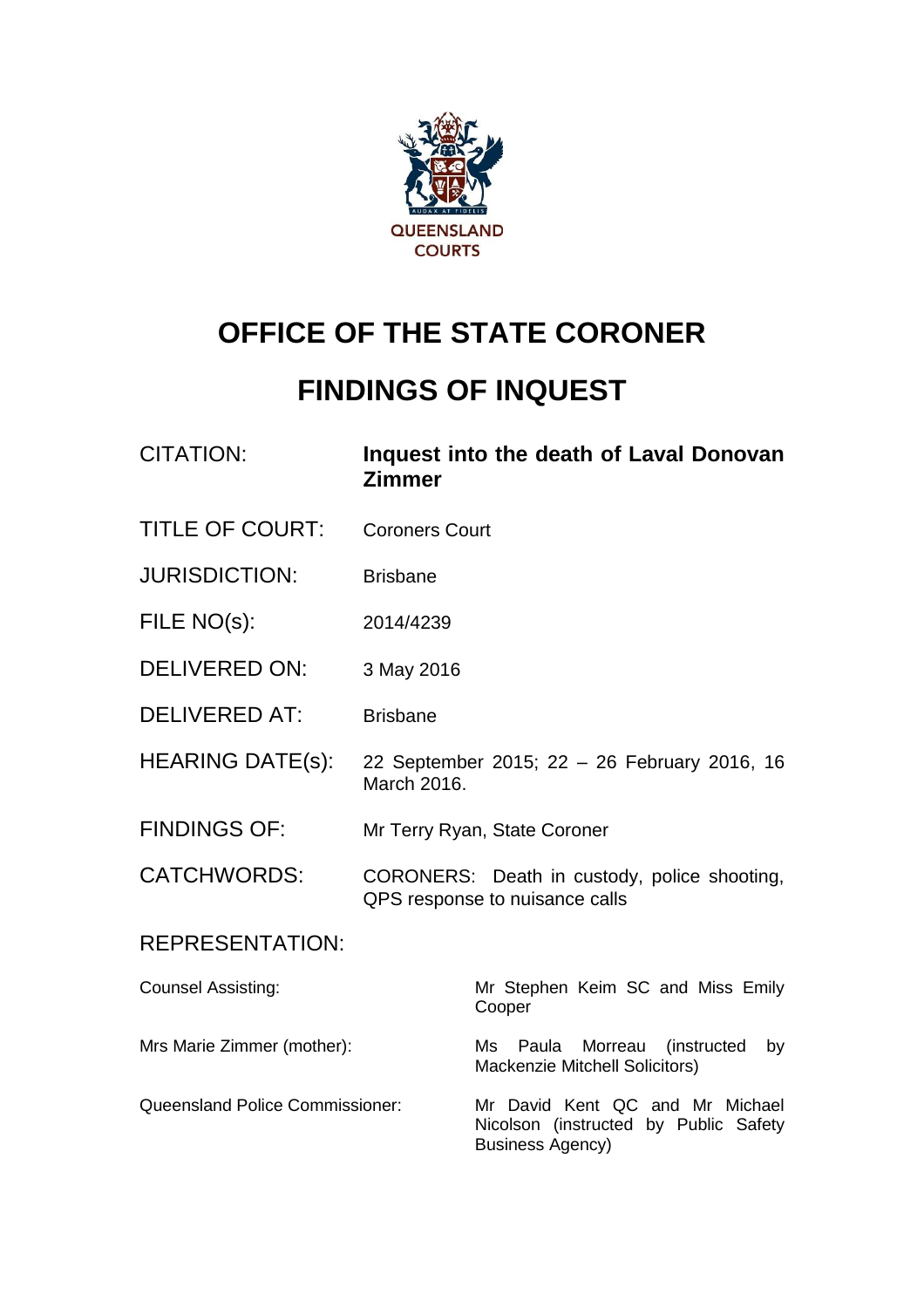Corey Lubbock

A/Sergeant Krista Owens, Constable Mr Adrian Braithwaite (instructed by Martin Davey, Constable Jessica Peck, QPUE) Constable Felicity Ryan

Queensland Police Union of Employees: Mr Calvin Gnech

Queensland Advocacy Incorporated Mr Frank Walsh (instructed by (s.46 public interest): Queensland Advocacy Inc.)

Metropolitan North Hospital & Health Mr Aaron Suthers Service:

A/Sergeant Bradley Grieve, Constable Mr Troy Schmidt (instructed by Gilshenan Corey Lubbock 6 and Mr Troy Schmidt (instructed by Gilshenan

Queensland Advocacy Inc.)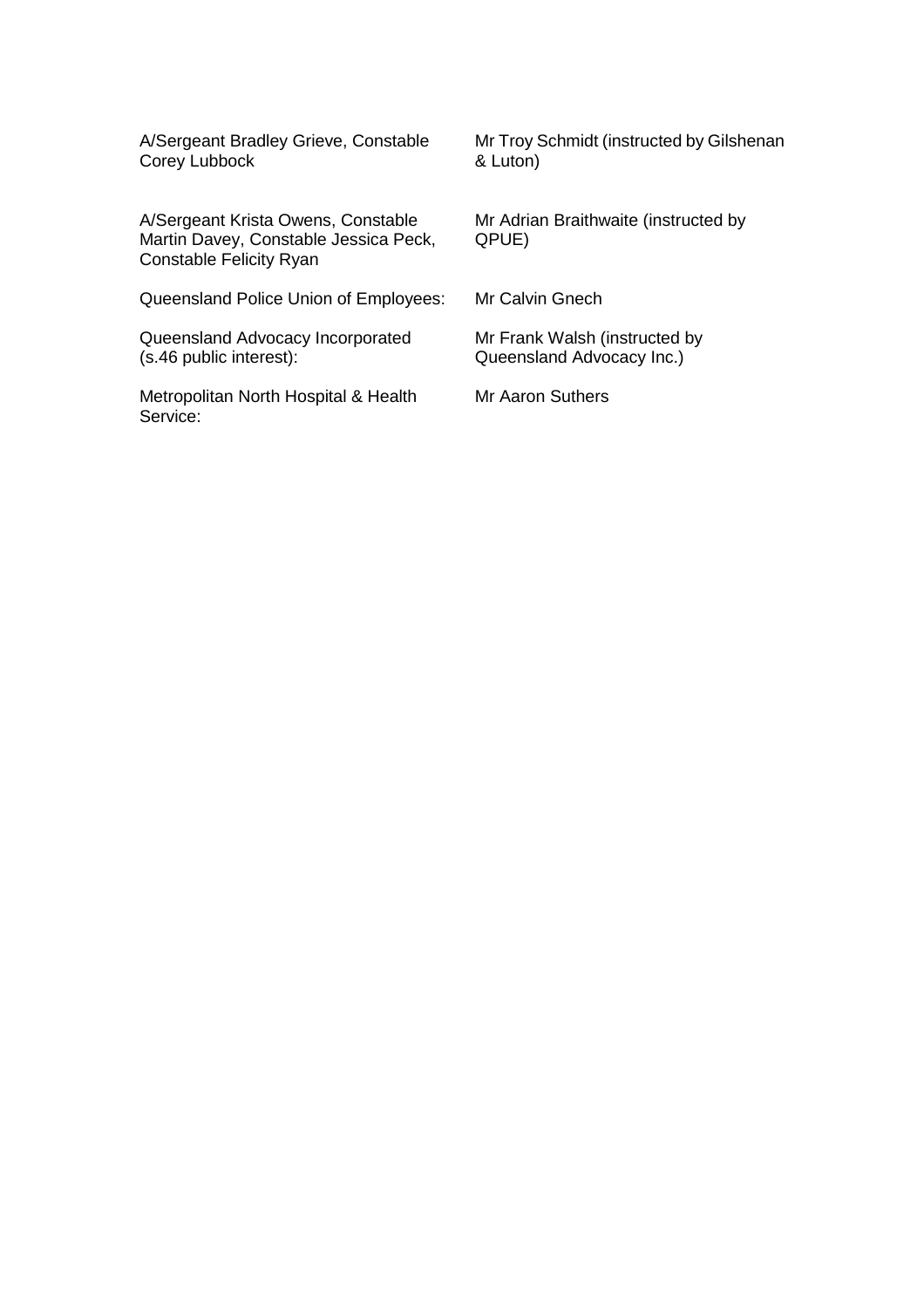# Contents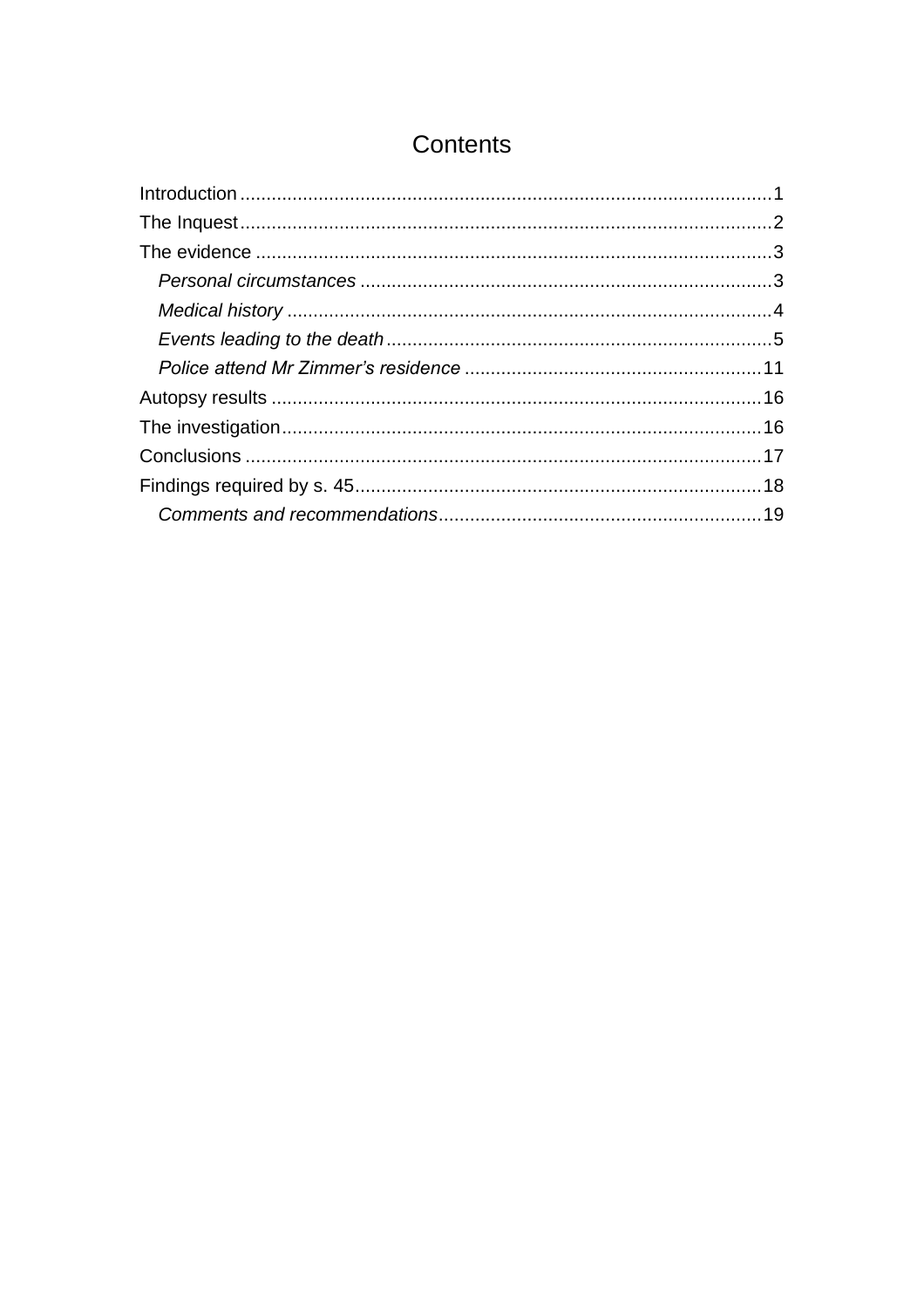## <span id="page-3-0"></span>**Introduction**

- 1. Between August 2013 and November 2014, officers from the Queensland Police Service (QPS), acting in the course of their duties, shot and killed five men in separate incidents.
- 2. The incidents occurred at the Sunshine Coast (2), Brisbane (2), and the Gold Coast. In particular, three of the deaths occurred over a period of one week, from 18 November 2014 – 24 November 2014.
- 3. The functions of the Queensland Police Service, as set out in the *Police Service Administration Act 1990,* include:
	- the preservation of peace and good order;
	- the protection of all communities in the State;
	- the prevention of crime;
	- the detection of offenders and bringing of offenders to justice; and
	- upholding of the law generally.
- 4. The community has high expectations of police, particularly in times of crisis. All operational police are trained in a range of "use of force" options, including equipment such as firearms, to assist in the performance of their functions. However, the community expects that police will act lawfully and professionally in the exercise of their duties, and in accordance with operational policies and training.
- 5. The use of firearms by police, particularly when that use results in a death has the capacity to affect the trust and confidence that the community has in the police. A death in these circumstances raises many issues, including:
	- public scrutiny and suspicion of the circumstances of the death;
	- emotional trauma for the police officers involved;
	- emotional trauma for the family of the deceased person;
	- the degree to which the use of firearms by police is controlled by appropriate safeguards;
	- decision-making by police officers in critical incidents; including whether other use of force options could have been deployed.
- 6. The *Coroners Act 2003* recognises the need for public scrutiny and accountability by requiring all deaths in custody to be investigated by the State Coroner. The Act requires that an inquest be held into all such deaths.
- 7. These findings examine the circumstances of the death of Laval Donovan Zimmer at Kippa Ring on 18 November 2014 after the QPS responded to various "nuisance" 000 calls being made by Mr Zimmer.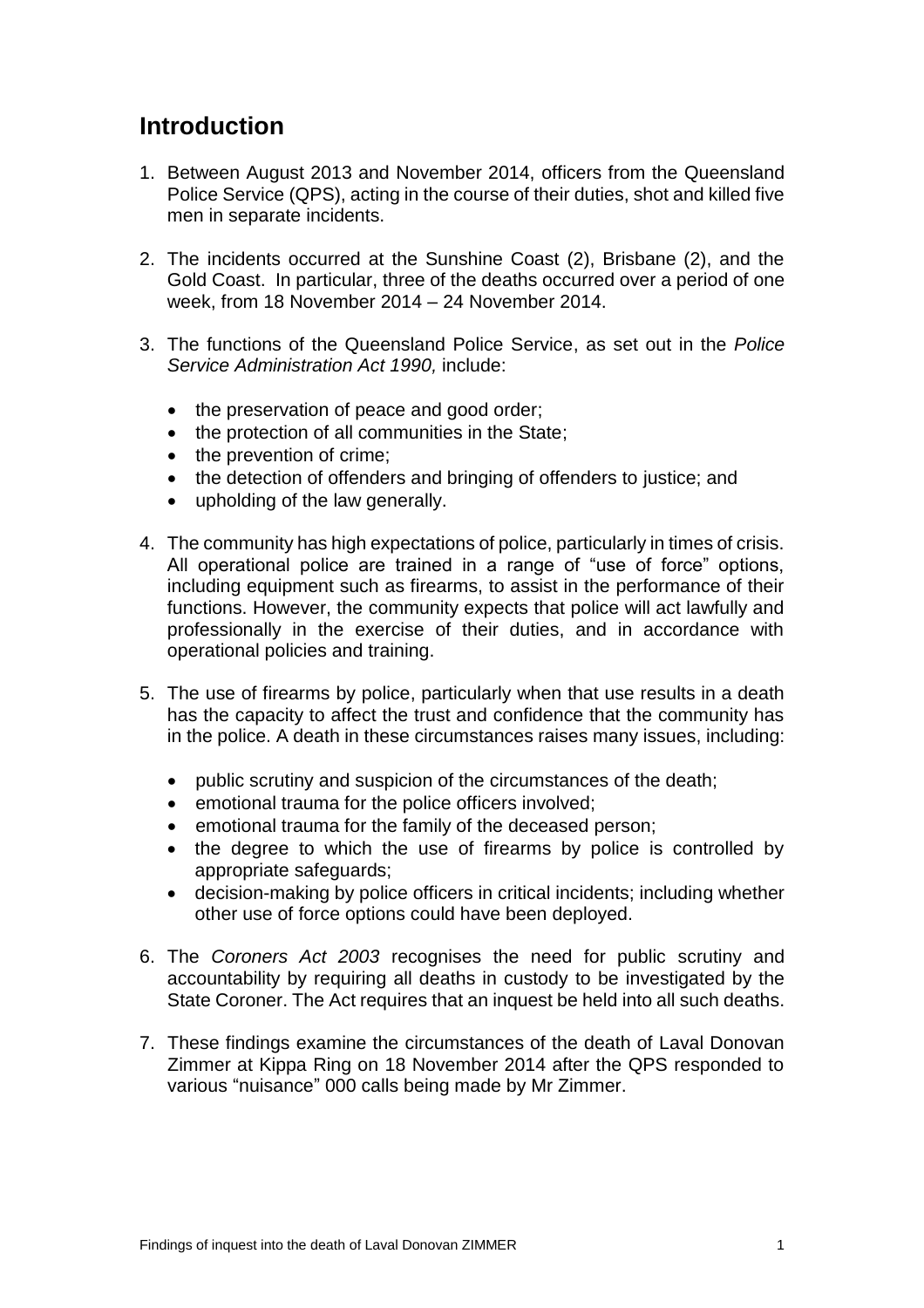- 8. This was the fourth of five hearings in relation to the shooting deaths that occurred between August 2013 and November 2014. Findings pursuant to s 45 in relation to this death will be made in the first phase of this inquest. In the second phase during 2016 I will hear evidence concerning what recommendations, if any, should be made to help prevent deaths occurring in similar circumstances in future.
- 9. The full list of issues to be considered as part of the inquest into Mr Zimmer's death is attached to these findings. These findings do not consider all issues. The findings:
	- confirm the identity of the deceased person, how he died, the place and medical cause of his death;
	- clarify the circumstances leading up to the deaths; and
	- consider the appropriateness of the actions of attending police.

# <span id="page-4-0"></span>**The Inquest**

- 10.Laval Zimmer's death was reported as a death in custody under the *Coroners Act 2003*. He died while he was trying to avoid being put into custody. In those circumstances an inquest must be held.<sup>1</sup>
- 11.The hearing of evidence in relation to Mr Zimmer's death took place in Brisbane from 22 – 26 February 2016. All of the statements, records of interview, photographs and materials gathered during the investigation were tendered at the inquest.
- 12.Senior Counsel Assisting, Mr Keim SC proposed that all evidence be tendered and that oral evidence be heard from the following witnesses:
	- Detective Sergeant Pamela Leech;
	- Constable Martin Davey;
	- A/Sergeant Brad Grieve;
	- Constable Corey Lubbock;
	- Constable Jessica Peck;
	- Constable Felicity Ryan;
	- A/Sergeant Krista Owens;
	- A/Superintendent Denis Fitzpatrick;
	- Stewart Duce: and
	- Adam Sant.
- 13.I consider that the evidence tendered in addition to the proposed oral evidence was sufficient for me to make the necessary findings under s 45 of the Coroners Act 2003. I received helpful submissions from those given leave to appear at the inquest, which have assisted in the preparation of these findings.

<sup>1</sup> *Coroners Act 2003*, s 27(1)(a)(i)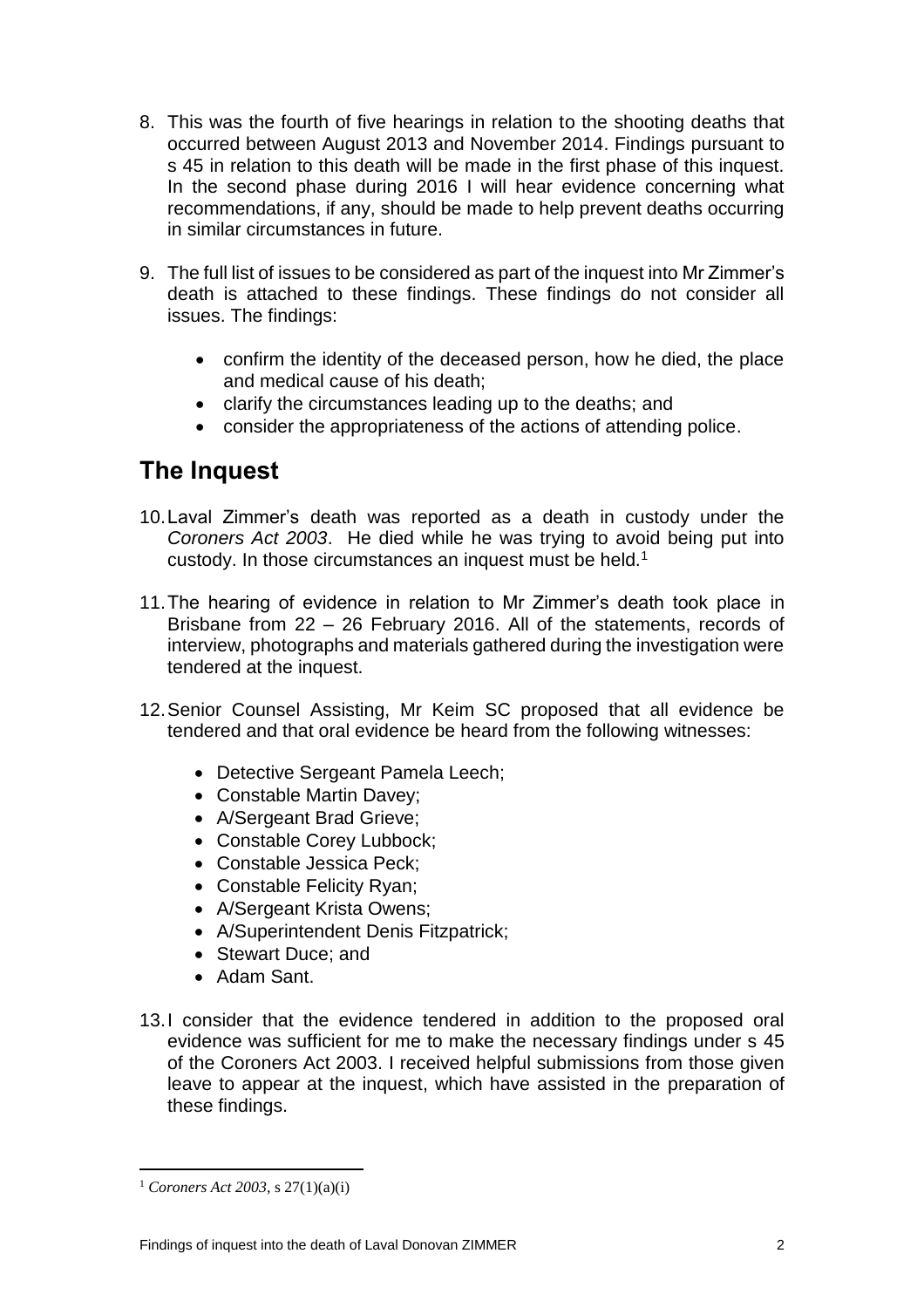# <span id="page-5-0"></span>**The evidence**

#### <span id="page-5-1"></span>*Personal circumstances*

- 14.Mr Zimmer was 33 years of age at the time of his death. He was born on 9 March 1981 to Marie-ange Gulleaume and Arno Zimmer in Perth. He was the younger of two children.
- 15.Information from his parents indicated that Mr Zimmer had lots of friends during his childhood, and was generally well liked. He did not appear to struggle with anything of significance, or experience any illnesses or injuries during his school years.
- 16.Just before Mr Zimmer started high school, his parents separated. He remained with his father for a couple of months, before moving in with his mother. His mother later asked a friend, Alan Bealin, to care for Mr Zimmer as she was having difficulties with his behaviour. Mr Bealin lived in Mackay, and Mr Zimmer lived there for about 12 months before they both moved to Brisbane.
- 17.Mr Bealin assumed primary responsibility for Mr Zimmer during his high school years. He told police that Mr Zimmer did not do very well at school, and often would not attend. Instead, he would meet up with friends and use cannabis. 2
- 18.Mr Bealin said that during Mr Zimmer's teenage years, he suffered from headaches and seizures, but was not medicated with respect to these. At times he would get angry, and Mr Bealin associated this with his use of marijuana. In 2000, there was an incident where Mr Bealin observed Mr Zimmer to appear scared, and he thought people were out to hurt him. It was as a result of this incident that Mr Zimmer was first diagnosed with paranoid schizophrenia. At the time of Mr Zimmer's death Mr Bealin had not heard from him for some five or six years.
- 19.Mr Zimmer moved to live with his father in Kingaroy after he finished year 10. His father reported that he rarely attended school, and that he grew to not believe in medication. He did not have many friends and expressed a desire to move back to Brisbane. He eventually told his father that he was going to leave school, at which time he was told that he would have to move out.<sup>3</sup>
- 20.From about the age of 22, Mr Zimmer began to live in shared accommodation and boarding houses, and initially had limited contact with his parents. However, after he moved to the share house at Kippa Ring several years before his death, he enjoyed increased contact, and a positive relationship with, his mother.

 $\overline{a}$  $2$  Exhibit B<sub>2</sub>

<sup>&</sup>lt;sup>3</sup> Exhibit B7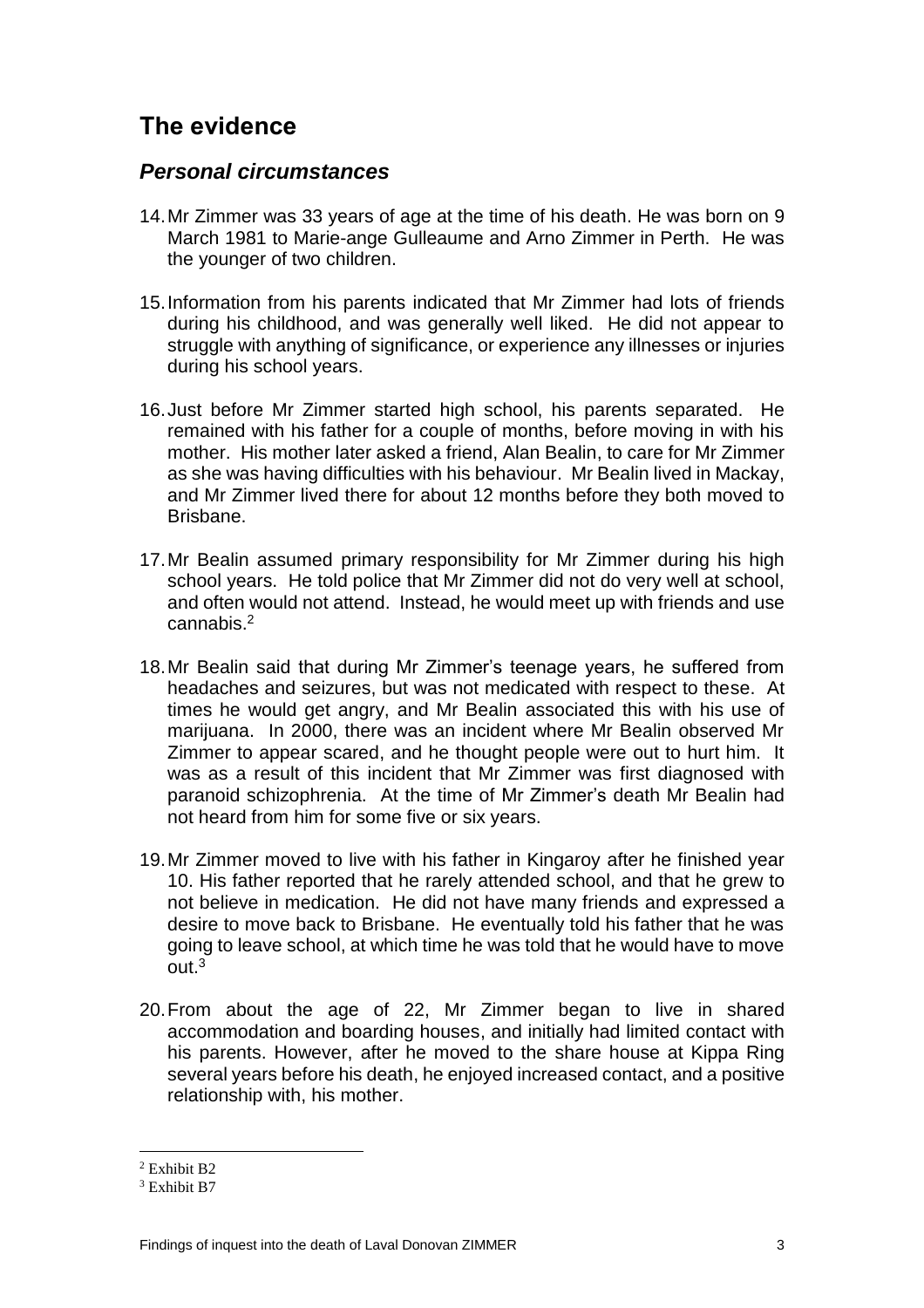21.Mr Zimmer had a minor and sporadic criminal history, mostly relating to the possession of cannabis and street offences. He had not been convicted of any significant offences since 2012, when he was dealt with for charges of common assault, and assault or obstruct police.

#### <span id="page-6-0"></span>*Medical history*

- 22.Mr Zimmer had a longstanding history of paranoid schizophrenia, which was being managed by various hospitals and agencies under the banner of the Metro North Hospital and Health Service (MNHHS). Medical records from the Royal Brisbane & Women's Hospital (RBWH), Redcliffe Hospital and Caboolture Hospital were tendered at the inquest.
- 23.The MNHHS undertook a Clinical Death Review once it was notified of Mr Zimmer's death.<sup>4</sup> A copy of that review was also tendered at the inquest. That review confirmed a medical history of paranoid schizophrenia, epilepsy and hepatitis C. Mr Zimmer was noted to be a habitual user of cannabis. He was a voluntary consumer of mental health care and his mental state had been generally stable between 2013 and his death.
- 24.Mr Zimmer had first presented to the Mental Health Service in 2000. Since September 2013, he had regular follow up with the Redcliffe Ambulatory Mental Health Team. He also had regular contact with a Mental Health Clinician, Registered Nurse Steven Proctor. Nurse Proctor provided a statement for the purposes of the inquest<sup>5</sup>, which confirmed as of April 2014, Mr Proctor's plan was to have fortnightly contact with Mr Zimmer and weekly phone contact. Mr Zimmer was also reviewed every 8-10 weeks by a psychiatrist. Nurse Proctor described Mr Zimmer's mental state as stable when he was seen on 11 November 2014.
- 25.As a result of Mr Zimmer having had 7 presentations to various emergency departments in 2014, due to seizures, a referral was made to a neurologist. A CT scan was booked for 11 November 2014 (in the week before his death). Mr Zimmer did not attend. However, on 14 November 2014, Mr Zimmer was reviewed by his psychiatrist and Mental Health Clinician.<sup>6</sup> The review noted that Mr Zimmer socialised well at his home but felt that he was picked on by other tenants and would prefer to live alone. His compliance with medication was noted as adequate.
- 26.On 16 November 2014, he presented to the Prince Charles Hospital emergency department with back pain post-seizure. He underwent a CT scan and blood tests. It appears that seizures negatively impacted Mr Zimmer's mental state, resulting in confusion and a decline in his overall presentation.<sup>7</sup>

<sup>4</sup> Exhibit D6

<sup>5</sup> Exhibit B74

 $6$  Exhibit D5.2 – V3, page 50

<sup>7</sup> Exhibit B74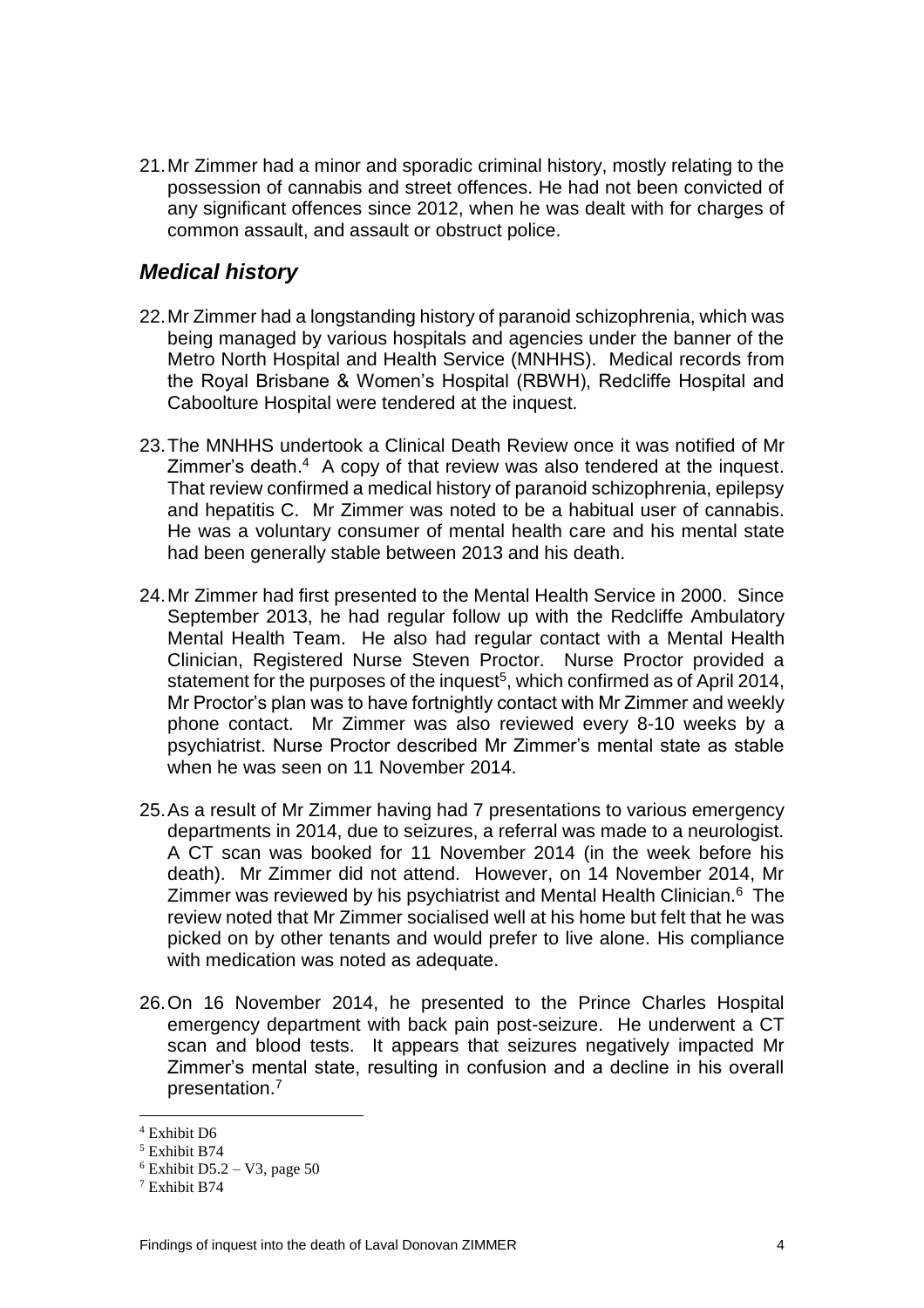- 27.At autopsy, toxicology testing revealed non-toxic levels of various therapeutic drugs. A constituent of cannabis was also detected in Mr Zimmer's blood and urine.
- 28.I have been assisted with a report from Dr Jill Reddan, Consultant Psychiatrist, who reviewed Mr Zimmer's mental health care.<sup>8</sup> I note that oral evidence will not be heard from Dr Reddan until the recommendations phase of the inquest. However, her report confirms that it was relevant that Mr Zimmer was not intoxicated at the time of his death, and that he was clearly taking his prescribed medications. Dr Reddan also noted that Mr Zimmer's self-reports of smoking cannabis were confirmed by the toxicology results.
- 29.Dr Reddan provided a review of the mental health care provided to Mr Zimmer, which will be of assistance in the recommendations phase of the inquest. Dr Reddan generally concluded:
	- The longitudinal history of Mr Zimmer's psychosis was a little different to what is often seen with many patients in that he did not have a large number of admissions. The number of his admissions was quite low compared to many patients. He was usually able to be treated on a voluntary basis, as Mr Zimmer would self-present or he would comply with referrals from others and he was generally complaint with his prescribed medication;
	- The management of Mr Zimmer's schizophrenic disorder was appropriate and orthodox;
	- There was nothing about Mr Zimmer's presentation to the watchhouse, after the taser incident of the afternoon preceding Mr Zimmer's death that would have warranted an Emergency Examination Order.
- 30.I was also provided with a report from the Director of the Clinical Forensic Medicine Unit, Dr Adam Griffin.<sup>9</sup> That report provides a very helpful summary of Mr Zimmer's medical history. While I also propose to hear from Dr Griffin during the recommendations phase, he concluded that the hospitals involved in Mr Zimmer's care displayed consistent care and he had no concern with the mental health care provided. Dr Griffin also noted that community support appeared to be readily available to Mr Zimmer.

#### <span id="page-7-0"></span>*Events leading to the death*

31.I agree with the submission of Senior Counsel Assisting that the lead up to Mr Zimmer's death involved a series of unfortunate events. A number of matters coalesced in contributing to the events that followed. However, on their own, these were unlikely to result in tragedy or death. I will deal with each of these events in turn.

<sup>8</sup> Exhibit B91

<sup>9</sup> Exhibit B89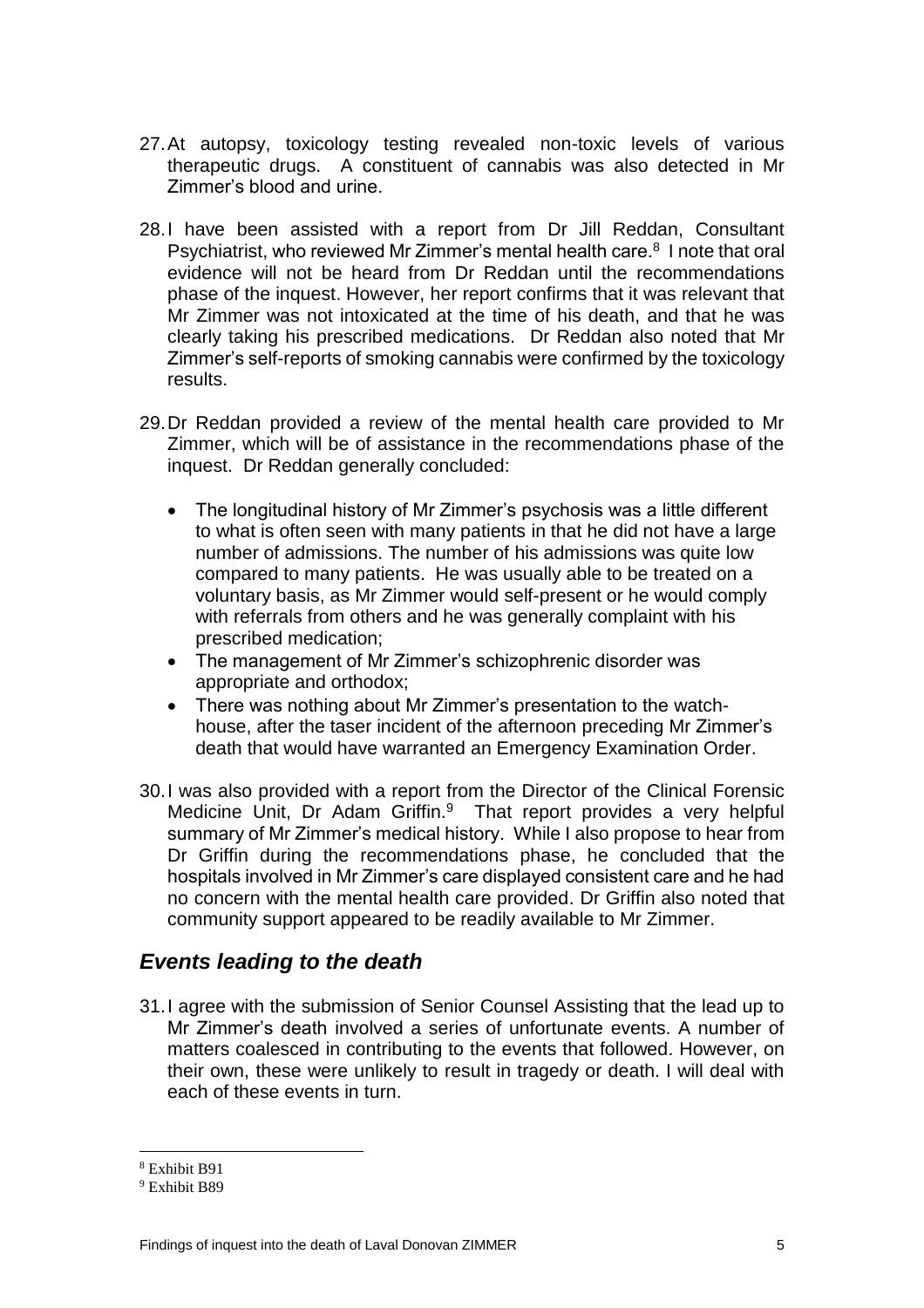- 32.The first dates back to 27 July 2011. Police took Mr Zimmer to the Redcliffe Hospital Emergency Department for the purpose of an Emergency Examination Order (EEO). The medical records relating to this event were tendered at the inquest.<sup>10</sup> Those records indicate that Mr Zimmer was known to the mental health team, and had been brought in by police after arguments had taken place with other residents in his unit complex.
- 33.I heard evidence that, for reasons unknown, this event was not flagged on the police database known as QPrime to alert police who might have contact with Mr Zimmer in future that he had a mental health history.
- 34.The second event occurred on the day before his death. On the afternoon of Monday, 17 November 2014, Mr Zimmer was involved in a public fight at Margate. He was subsequently involved in a confrontation with police and tasered, handcuffed and arrested in the courtyard of the Woolworths petrol station. There is clear video footage of that event from Constable Lucy Gough's body worn camera. That footage was tendered at the inquest.<sup>11</sup>
- 35.Mr Zimmer's family submitted that I should find that QPS officers made errors during Mr Zimmer's arrest at this time, including the deployment of two tasers against him and in using excessive force used against him. It is evident from viewing the video footage of this incident that Mr Zimmer was dealt with forcefully at the petrol station, and this contributed to his high level of unhappiness with police that day.
- 36.However, I am unable to make adverse findings against the officers involved, as they were not called to give evidence at the inquest. Neither was this incident listed among the issues to be dealt with at the inquest. It is sufficient that I note that the officers involved have received further training as the matter was dealt with in the QPS complaint management process.
- 37.After Mr Zimmer was tasered, the Queensland Ambulance Service (QAS) was called. Paramedics, Peter Mills and Angela Steel, were unable to identify any evidence to support the detention of Mr Zimmer for the purposes of an EEO.<sup>12</sup> The QAS officers described Mr Zimmer as calm and compliant, unlike his demeanour in the video footage.
- 38.After QAS officers assessed Mr Zimmer he was taken to the watch house to be charged. He arrived as 3:38pm. The watch-house officer, Senior Constable David McKillop, asked a number of 'risk assessment questions' of Mr Zimmer, who disclosed his mental health history. Senior Constable McKillop released Mr Zimmer on bail at 6:25pm. He was satisfied that he was not a flight risk, he was no longer aggressive or combative, and there were no immediate or emerging concerns with respect to his mental health.<sup>13</sup>

<sup>10</sup> Exhibit D5, volume 1

<sup>&</sup>lt;sup>11</sup> Exhibit F3

<sup>12</sup> Exhibit B17

<sup>&</sup>lt;sup>13</sup> Exhibit B16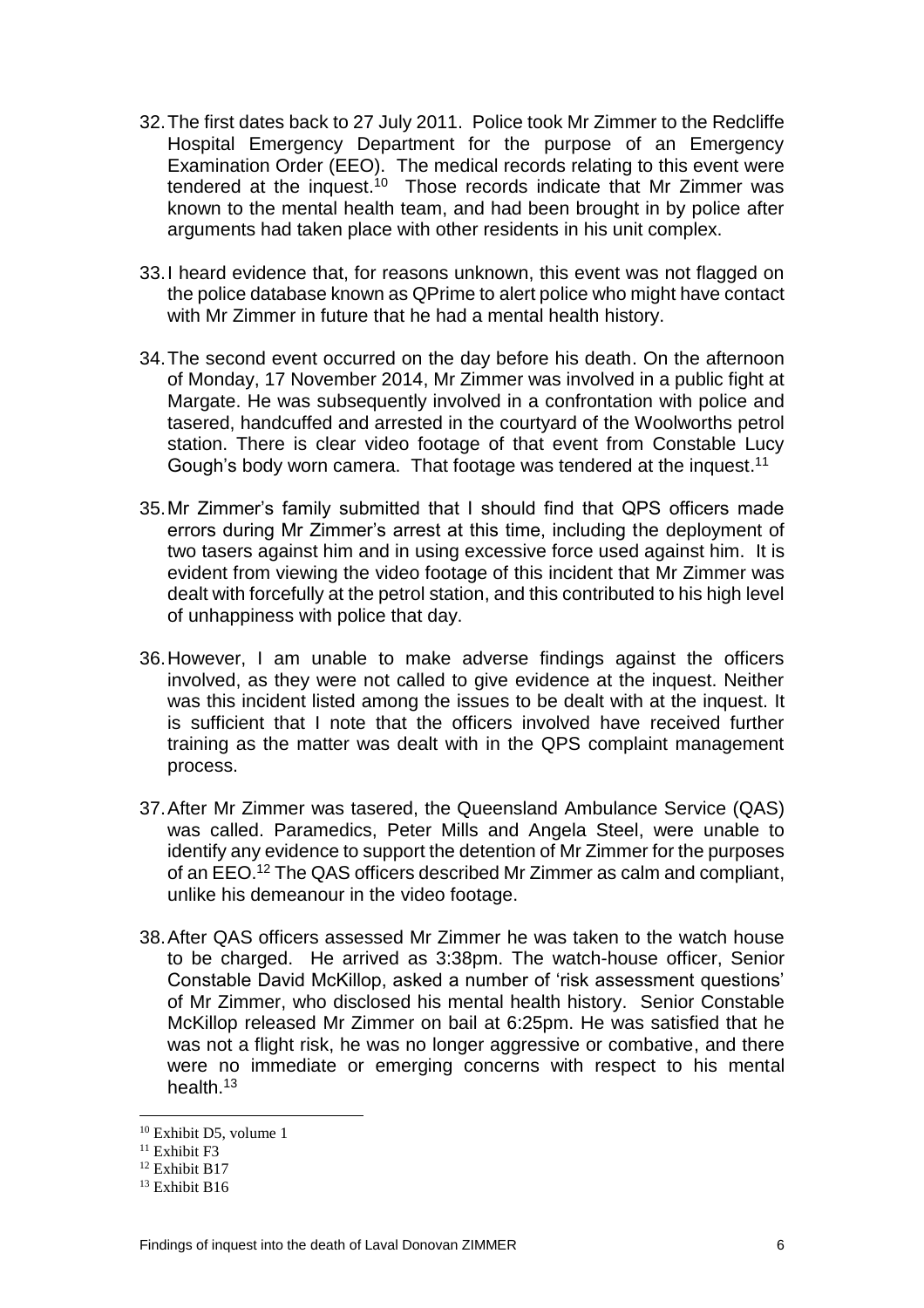- 39.Senior Constable Barry Horne had transported Mr Zimmer to the watchhouse. He confirmed that Mr Zimmer did not want to hurt himself or anyone else. He was not talking about hearing voices or self-harm.<sup>14</sup> He was talking coherently and was not agitated.
- 40.Constable Elizabeth Edwards was also a watch-house officer. She confirmed that Mr Zimmer was initially angry and did not answer her questions. <sup>15</sup> However, he eventually did and from that point was cooperative. She did not think Mr Zimmer presented with behaviours that warranted a mental health assessment. He disclosed to her that he suffered from "bipolar, paranoia and schizophrenia". This was not flagged on QPrime. Constable Edwards said that although he appeared agitated at first, he appeared to know where he was and what was being asked of him.
- 41.I also note Dr Reddan's opinion that there was nothing about Mr Zimmer's presentation to watch-house staff that would have warranted an EEO.
- 42.A number of officers from the Redcliffe police station had attended at the Woolworths petrol station at Margate. Consequently, information about the event, which was a violent arrest incident, filtered back to the station to other officers who were already on shift, and to those who were starting their shifts at 10:00pm.
- 43.The next sequence of events was Mr Zimmer's response to having been tasered and arrested. This prompted his subsequent calls to the 000 line, which ultimately led to the shooting. Although he presented as calm at the watch-house he clearly remained agitated about the circumstances of his arrest that afternoon.<sup>16</sup>
- 44.Mr Zimmer arrived at his share house around dinner time and told Mr Stewart Duce that he had been tasered and arrested earlier that afternoon. Mr Duce had only arrived home that afternoon from a 4-day hospital visit for surgery on his back. As a result, Mr Duce was in a lot of pain and was unable to sleep that night. He was also was unable to move around with any freedom.
- 45.Mr Duce observed that Mr Zimmer was angry about the events of that afternoon, including the nature of his arrest. Mr Duce heard Mr Zimmer continue to yell obscenities about the police for hours. His evidence was that it sounded like Mr Zimmer was on the phone to a 000 operator and "was swearing and carrying on".
- 46.Police records confirm that 21 calls from Mr Zimmer's mobile number were made to police via the 000 line after 11:30pm. I was provided with statements from each of the call takers involved in these calls as well recordings and transcripts of the calls. The responses to Mr Zimmer's

<sup>&</sup>lt;sup>14</sup> Exhibits B15 and B22

<sup>&</sup>lt;sup>15</sup> Exhibit B12

<sup>16</sup> The analysis of his calls to 000 is set out at Exhibit C5.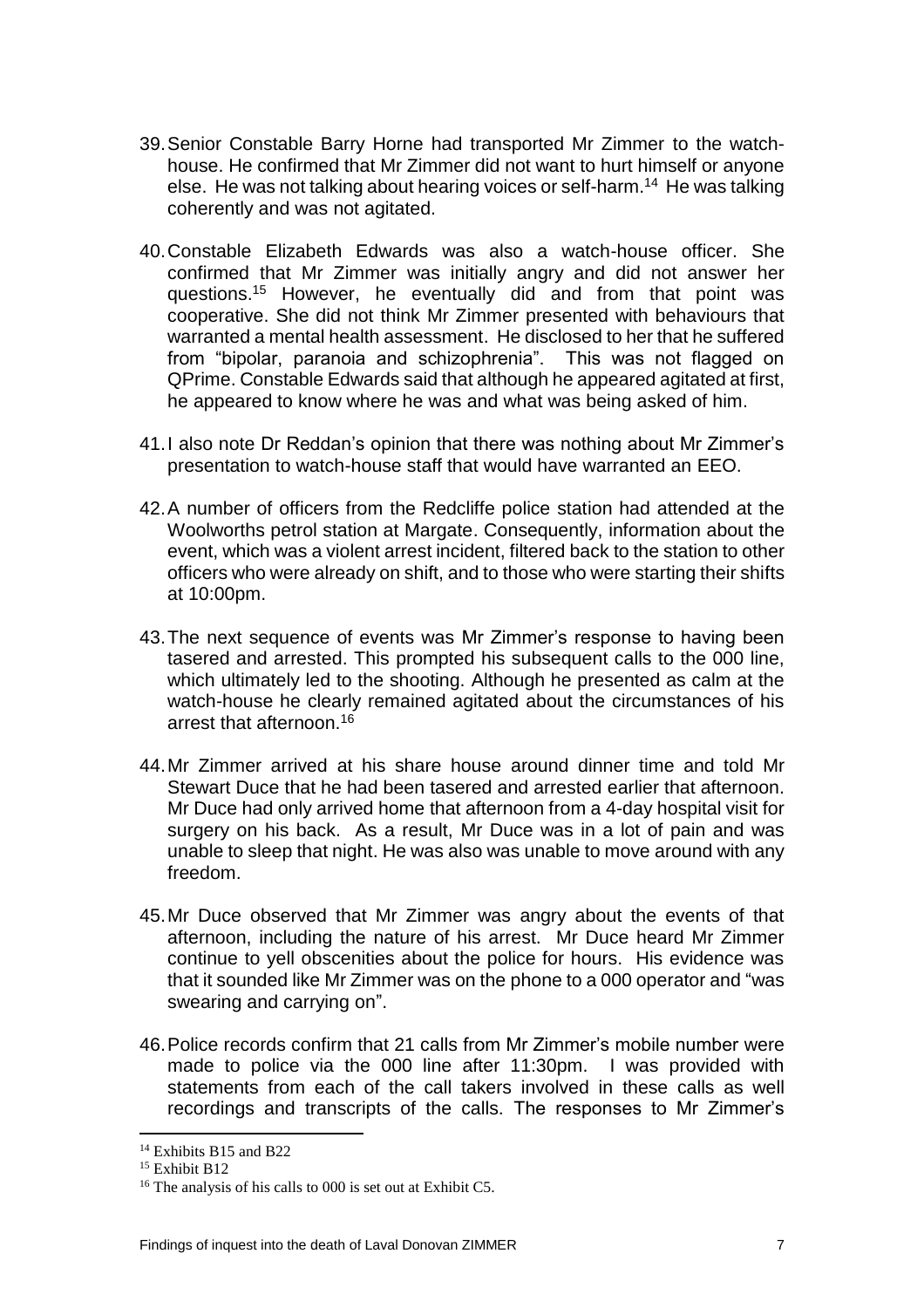repeated calls differed widely among the call takers, depending on their level of experience and personality. It is clear that their skills in dealing with Mr Zimmer varied considerably. Some responses were less than helpful and appeared to goad Mr Zimmer, escalating his level of agitation.

- 47.The difficulty for call takers was that Mr Zimmer was not seeking police assistance to deal with an emergency. Therefore, his calls were classified as nuisance calls. The QPS view was that these calls potentially blocked emergency lines, and could delay emergency assistance to another caller who was facing a genuine emergency. The response of call takers was to terminate the calls rather than investigate the reason Mr Zimmer had called in any depth.
- 48.Senior Constable Carlene Groube eventually provided Mr Zimmer with advice to call the number for PoliceLink  $-$  131 444.
- 49.It was submitted on behalf of Mr Zimmer's family that a referral to PoliceLink should have occurred earlier in the course of the calls. I consider that if the call takers were more skilled in eliciting information from Mr Zimmer that may have been an option. The analysis of his calls also suggests that he expressed various reasons for calling, ranging from seeking QPS attendance at the address of the person he had fought with at Margate to wanting to fight police and complain about his treatment when arrested.
- 50.At the inquest I was assisted by evidence from Superintendent Denis Fitzpatrick, who commands the Brisbane call centre and has, at times, acted as the State Administrator for the communications section of the QPS.
- 51.Superintendent Fitzpatrick gave evidence concerning the training of call takers and how they are to deal with nuisance calls. His evidence was that there is, and was at the time of Mr Zimmer's death, the technical capability for 000 calls to be transferred from a call taker on a 000 call to the Police Link service.
- 52.However, this is not an option which is used and indeed appears not to be widely known including, by Communications Coordinators (COMCO's) who are in charge of Regional Communications rooms for a particular shift.
- 53.Mr Zimmer's calls were eventually assessed as nuisance calls by the Acting Police COMCO for the Redcliffe and Caboolture Districts for that shift, Sergeant Krista Owens. I note that Sergeant Owens had not been provided with training in relation to PoliceLink.
- 54.Sergeant Owens was operating out of the communications room at Maroochydore. Only seven of Mr Zimmer's calls had actually reached Sergeant Owens' communications room, indicating that his other calls were diverted to other centres across Queensland because the Maroochydore room was fully occupied with other calls.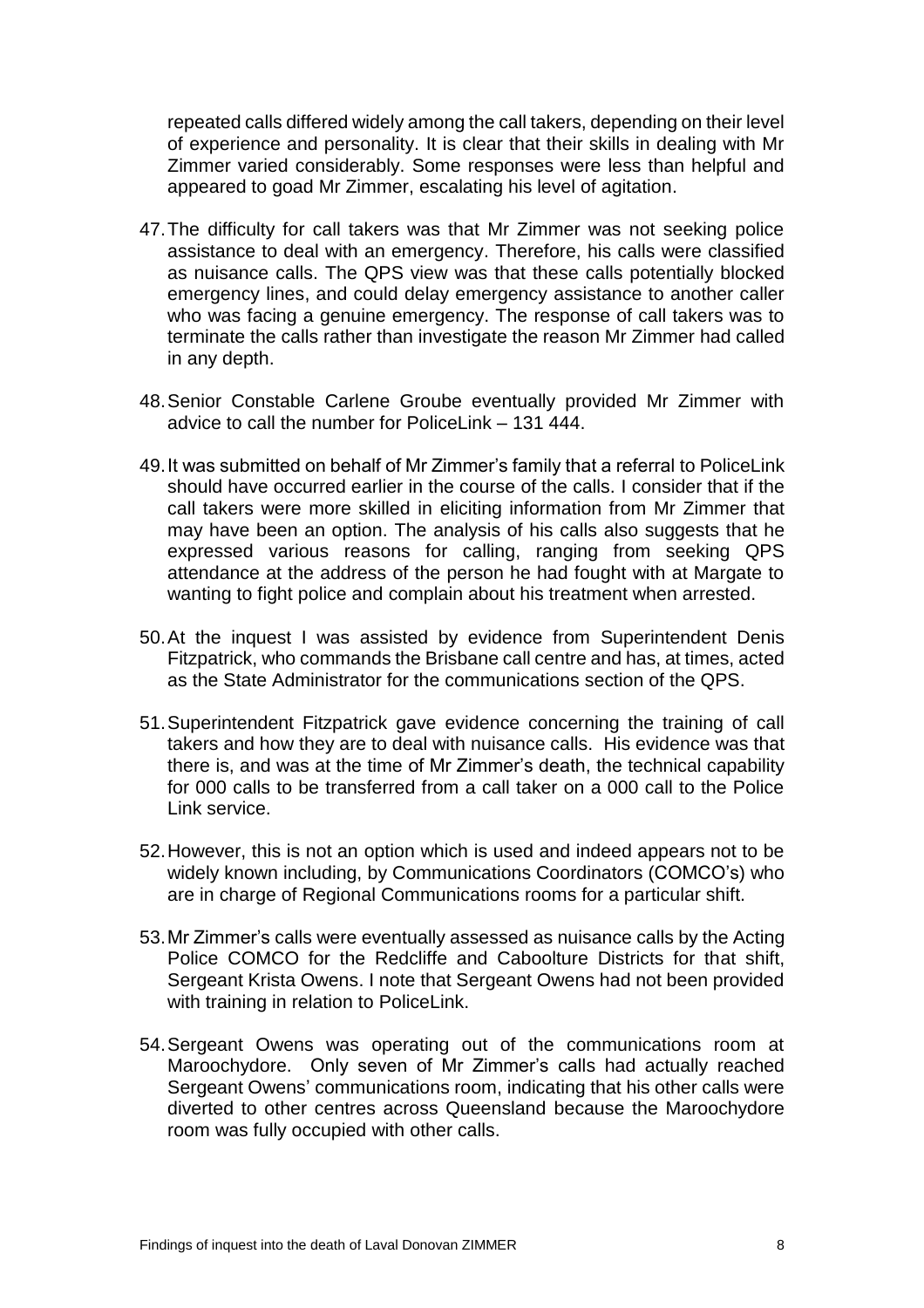- 55.Sergeant Owens made the decision to task officers from the Redcliffe Police Station to attend Mr Zimmer's house with the objective of causing the calls to stop. I am satisfied from the evidence that she was authorised to take this action.
- 56.In her evidence at the inquest Sergeant Owens said that she had also noticed a change in Mr Zimmer's behaviour as the calls progressed. She said he "*was getting increasingly more aggressive and agitated, and I was becoming concerned that if he did not get a reaction that he maybe – may cause – to actually harm someone else*." 17
- 57.Five police officers from Redcliffe station attended in response to the job. Constables Martin Davey and Cory Lubbock were on the road conducting general duties at the time. The job was technically tasked to them. Constable Davey, knew of the arrest and tasering of Mr Zimmer that afternoon and immediately requested back up.
- 58.The Shift Supervisor at the time, Sergeant Bradley Grieve, along with another general duties crew, Constables Jessica Peck and Felicity Ryan, were all at the police station. They agreed to attend the job as back up. Those officers were provided with additional information, including Mr Zimmer's QPrime photo and his name and address, before leaving the station. The Redcliffe Station had been specifically alerted to the threatening nature of Mr Zimmer's calls by the Brisbane Communications room.
- 59.As a consequence, all attending police were aware of the arrest/taser event from the previous afternoon and the nature of some of Mr Zimmer's phone calls to police, including his threats and wish to fight the police.
- 60.As Sergeant Grieve left the station, he contacted Constables Davey and Lubbock and arranged a meeting with all five officers at a local Hungry Jack's car park, approximately 500m from Mr Zimmer's home on Elizabeth Avenue.
- 61.The evidence from that briefing was largely consistent among the officers. While no particular plan was made in relation to how to approach the job, the officers anticipated that they would be met with significant aggression towards them.
- 62.Constable Davey accepted in his evidence that he was prepared for the job to be a physical one, but there was no particular expectation that the officers would be confronted with a knife, or that lethal force might be necessary.
- 63.Mr Zimmer had provided two different addresses during his many calls to 000. As a result, the attending police were not sure if Mr Zimmer was present at 389 Elizabeth Avenue, the address that they had been tasked to attend.

<sup>&</sup>lt;sup>17</sup> Transcript, day 4, p 76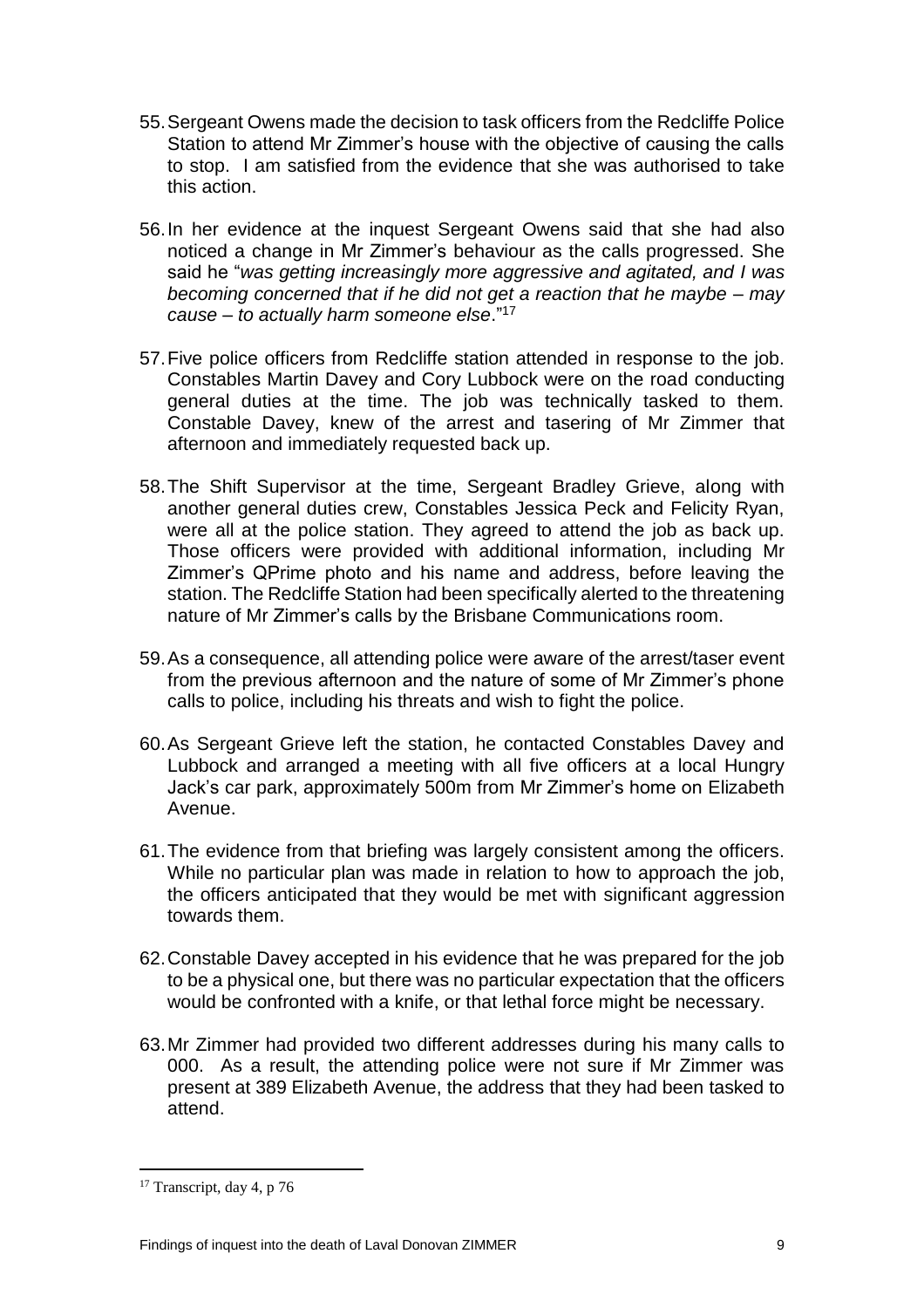- 64.Neither did attending police know the layout of the Elizabeth Avenue house or the number of occupants likely to be in that house. The police also did not receive or know any information about Mr Zimmer's previous mental health history, or that he had previously been detained on an EEO (as previously detailed in these findings, this was not flagged on QPrime).
- 65.During or before the briefing, Sergeant Grieve phoned Police Communications to query the job and what they were expected to do. The COMCO, Sergeant Owens, did not speak with Sergeant Grieve. The call was received and dealt with by call taker, Mr Todd McKelvey. During the course of the inquest I was provided with a copy of the audio of this call, and it was played in court. Mr McKelvey had spoken directly with Mr Zimmer at 0:11am.
- 66.The recording indicated that Sergeant Grieve expressed reservations about police officers attending at night to speak to a person who had voiced an intention or desire to fight with police officers. He was concerned that by attending police were "giving him what he wants".
- 67.On the other hand, it is also clear that when Sergeant Grieve was told that the caller was blocking 000 lines and needed to be stopped for that reason, he accepted that as a valid cause. He made no specific request to speak to the COMCO, and did not challenge the appropriateness of the tasking any further.
- 68.In her evidence, Sergeant Owens thought at the time that she was told about Sergeant Grieve's call he had already hung up. This was confirmed by the recording.
- 69.Sergeant Owens said that it was common for police officers to call the COMCO to query jobs. At the time she did not think anything of this, nor did she consider that she should speak to Sergeant Grieve personally. Sergeant Owens was not aware of Mr Zimmer's mental health status.
- 70.In his evidence, Superintendent Fitzpatrick made it clear that Sergeant Owens' decision was in accord with her training and Communications practice at the time. Sergeant Owens said in her evidence that she was unaware that a call received as a 000 emergency call could be switched through directly to PoliceLink call takers, who have a completely different role.
- 71.I accept the submission of Counsel Assisting that placing police officers in a situation of unknown but likely significant risk in order to prevent nuisance calls should only happen after less risky and less dangerous options have been exhausted. That submission was made with full acknowledgement of the importance of the 000 service and the communications resources on which it depends.
- 72.Superintendent Fitzpatrick was frank in his evidence and accepted that various safer options might have been used. These included earlier referral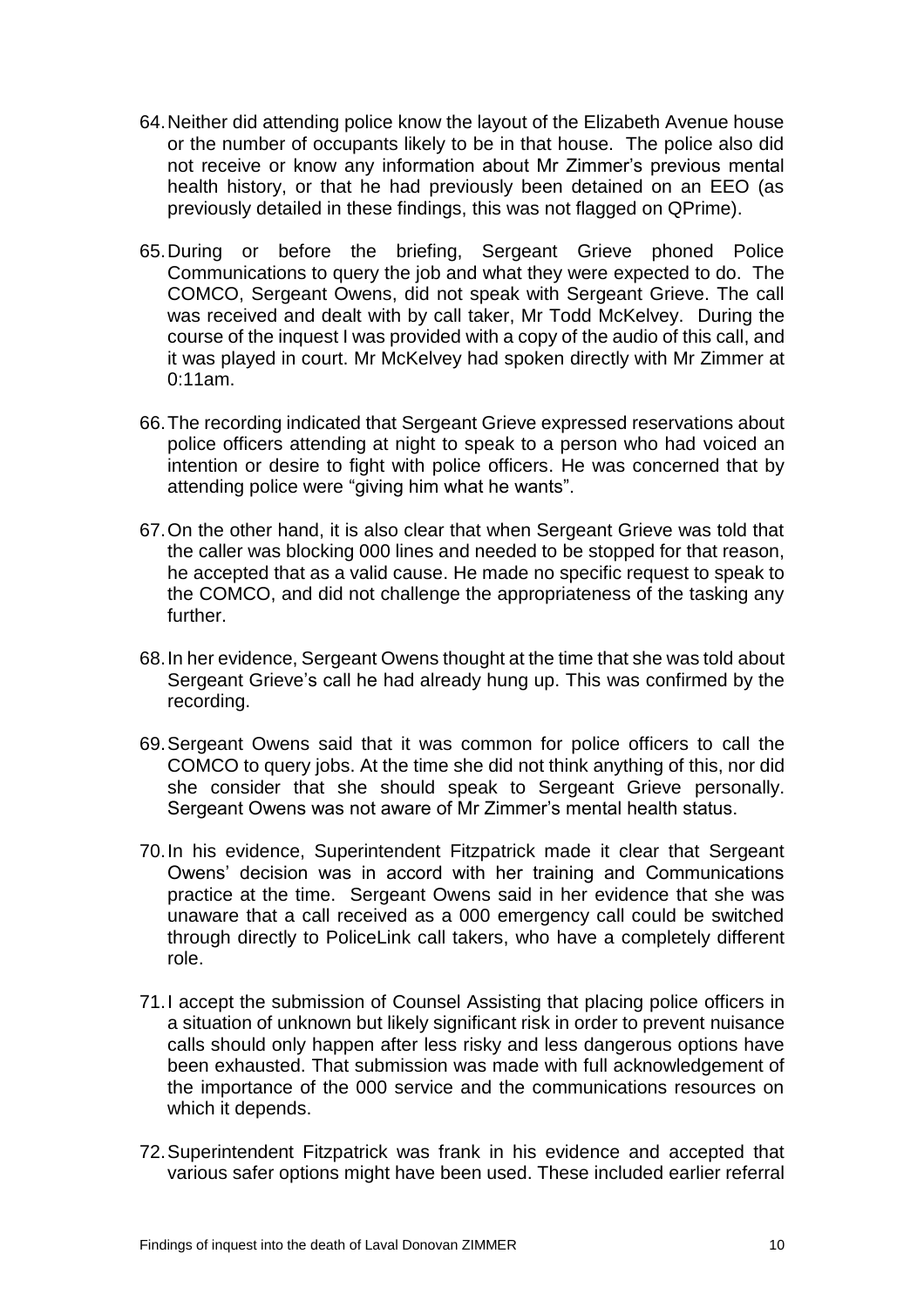to PoliceLink; detailing the local station shift supervisor to exercise discretion in dealing with the situation (including by calling the nuisance caller); and possible use of QPS trained negotiators. These options might have been available on the night or made available relatively easily in the future.

- 73.It was submitted on behalf of Mr Zimmer's family that the alternatives ought to have been considered by Sergeant Owens prior to tasking police to attend his residence, and that in that circumstance, her decision was inappropriate.
- 74.However, I am unable with the benefit of hindsight to be critical of Sergeant Owens for tasking the officers to attend. I appreciate the series of pressures facing a COMCO during a shift, and the large number of issues demanding attention when balancing resources and making decisions. I accept that her motive for requiring police to attend included wanting to have police check on Mr Zimmer's welfare. I also accept that the COMCO does not have access to the same level of detail in relation to calls as the call taker.
- 75.I also accept that once Sergeant Owens had tasked officers from Redcliffe to attend at Mr Zimmer's residence, they were equipped with enough information to suggest a risk assessment was required, and could exercise their independent judgement at the scene in relation to strategy prior to entering the residence.
- 76.I consider that the recommendations phase of this inquest should closely examine ways in which the QPS can deal with threats to the public interest arising from nuisance callers, particularly those experiencing mental illness, without placing the safety of police officers, and members of the public, at risk.

#### <span id="page-13-0"></span>*Police attend Mr Zimmer's residence*

- 77.The officers drove in three police vehicles to Elizabeth Avenue, and parked adjacent to Mr Zimmer's residence. The evidence confirmed that no further updates were received from Police Communications. Sergeant Owens confirmed that this was because there was no significant information to provide.
- 78.The officers, and indeed the COMCO, were not aware that Mr Zimmer had by this time turned his attention away from the 000 line, to the non-urgent PoliceLink line 131 444. He was in the middle of a conversation with an operator that had been continuing for some 5 minutes by the time officers arrived.
- 79.I agree that, in retrospect, this information might have proved very useful if it had been provided to the police officers, and may have avoided the need to attend the house altogether. However, I accept the submission on behalf of Sergeant Owens that as officers had booked off at Mr Zimmer's address during the call to Senior Constable Groube, it is unlikely they could have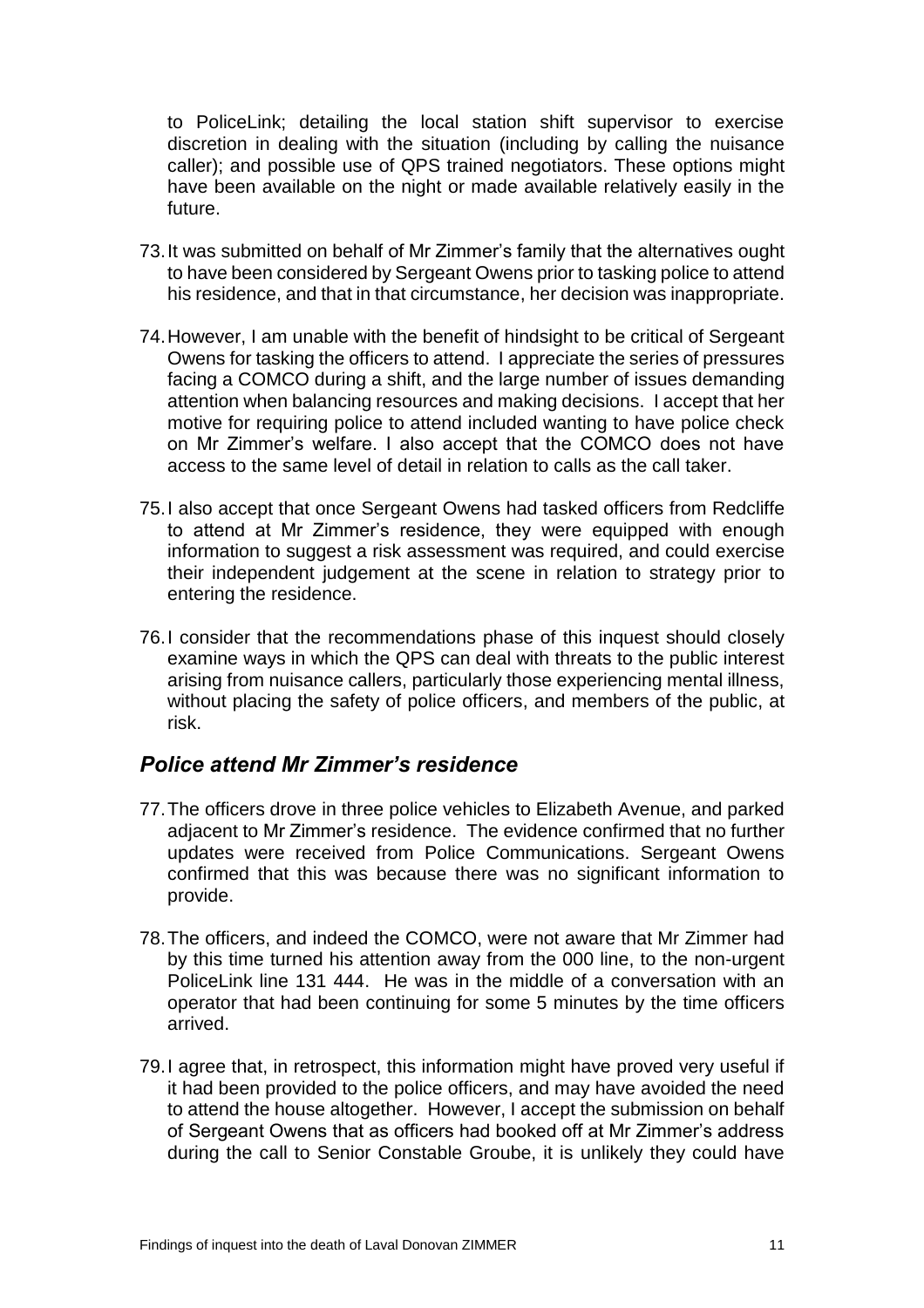been alerted to his call to PoliceLink, having regard to all the tasks required of a call taker once a call has ended.

- 80.Constable Davey activated his body worn camera upon exiting the car, and Constable Ryan activated a voice recorder. Those recordings were played at the inquest. Constable Ryan's voice recorder was helpful as it captured a particular conversation she had with Mr Duce after the male officers had proceeded through the house to Mr Zimmer's room.
- 81.Upon arriving at the house, Constable Ryan told the other officers that she knew the house was a "boarding house". In her evidence she said that she did not know this for sure until she arrived at the house and recognised that she had attended the address previously. She explained that police attend many different jobs and it was not until she arrived at the house that she realised it looked familiar.
- 82.The video footage shows that Constable Davey stood in the open front entrance to the house (at the right of the house) and knocked. He clearly announced that it was the police who were attending. Mr Duce replied with words to the effect of 'I'm crippled'. He confirmed in his evidence that this effectively meant that he was unable to get to the front door, and the police would have to come to him.
- 83.This is also how the police interpreted the statement from Mr Duce, who confirmed in his evidence that he did not refuse the police entry to the house. In the circumstances it is not necessary to explore further what legal authority might have been available to enter the house if consent had not been given. I am satisfied that Mr Duce gave express or implied consent for the attending officers to enter the residence.
- 84.When the officers then entered the residence, the order of entry was as follows:
	- Constables Davey and Lubbock;
	- Sergeant Grieve;
	- Constables Ryan and Peck.
- 85.Constable Davey spoke briefly with Mr Duce who was in the front bedroom. This conversation took place through a window that opened into an enclosed veranda. The footage confirmed that Mr Duce was asked where Mr Zimmer was and he said he was in the lounge room.
- 86.Sergeant Grieve proceeded along the front of the house and into the lounge room located at the left front of the house. The lounge room was empty. He then proceeded to clear the bathroom, which was the first room on the left of a narrow corridor, which proceeded from the lounge room to a lighted kitchen at the back of the house.
- 87.While Sergeant Grieve was in the bathroom, Constables Davey and Lubbock were speaking to Adam Sant, another occupant of the house who had been sleeping but was woken by the police as they cleared the house.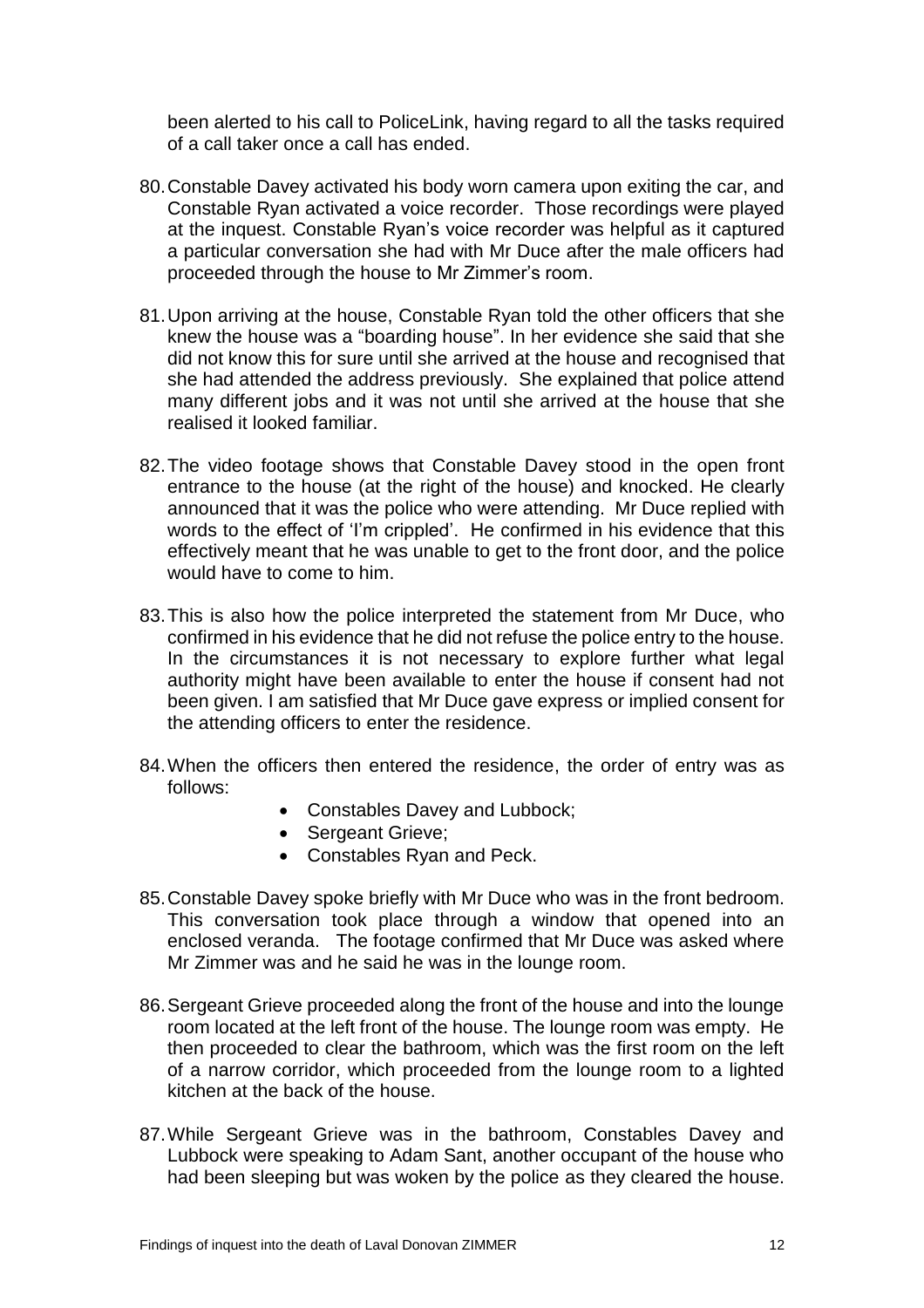Mr Sant's bedroom was the second on the right off the same corridor, between Mr Duce and Mr Zimmer's rooms.

- 88.While this was happening, Constable Ryan had remained at the entrance to Mr Duce's room, adjacent to the lounge area, and had a further conversation with him. Constable Ryan's recorder depicts Mr Duce saying (with respect to Mr Zimmer) '*he's mental health*'. However, Constable Ryan did not explore this information further.
- 89.Constable Ryan's evidence was that while she recalled hearing the information from Mr Duce; it made no difference to how the job was going to be handled. On her estimate, 90% of persons dealt with by police at Redcliffe have some sort of mental health history. The fact that Mr Zimmer had a background of mental illness was nothing out of the ordinary. When asked whether knowledge of the information should have changed the approach to the job, Constable Ryan was adamant that it would not.
- 90.I accept Constable Ryan's evidence in this respect, in relation to this incident. Once tasked to attend upon Mr Zimmer to stop the nuisance calls, the officers were under an obligation to make contact with Mr Zimmer and cause him to desist. His mental health status did not relieve them of that primary obligation. In the absence of a specific understanding of Mr Zimmer's mental health history, the officers would have to respond to Mr Zimmer in accordance with his presentation at the time.
- 91.However, I consider that if his mental health status had been recorded on QPrime it might have enabled a planned approach to the job to be considered in partnership with his mental health clinicians, which was responsive to Mr Zimmer's particular needs and situation. However, this would either have required access to his mental health history on the night of his death, or for the QPS to delay its intervention until appropriate plans could be developed.
- 92.I also accept from the evidence of the officers that there was no predetermined intention that Mr Zimmer was to be arrested that night and charged with any offence, including that of misusing a telecommunications device.
- 93.It is also consistent with Constable Ryan's evidence that any effective response to Mr Zimmer's mental health status was precluded by the speed in which he reacted to police when they went to the door of his room.
- 94.Had Mr Zimmer presented differently, it is possible that Constable Ryan, and the other police officers, would have used an appreciation that he suffered from a mental illness in shaping their interaction and communication with Mr Zimmer. I consider that Constable Ryan's evidence should be understood in this way.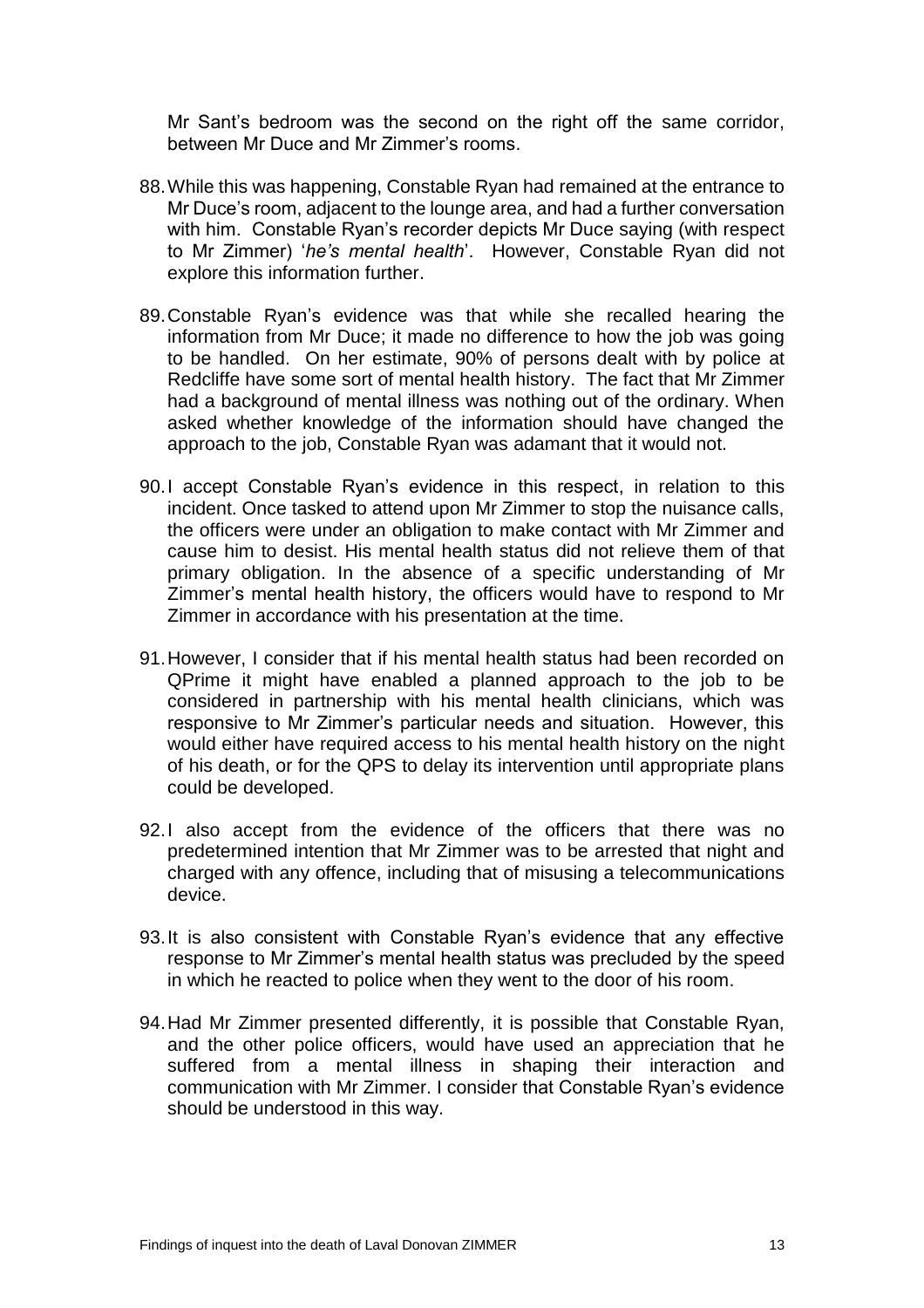- 95.Constable Davey's evidence was that Mr Sant offered to go and get Mr Zimmer. Mr Sant's evidence in this regard was that the police asked him where Mr Zimmer was. This evidence was confirmed on the videorecording in the sense that they asked if Mr Zimmer was in Mr Sant's room with him. Mr Sant said 'Would you like me to go and get him', and Constable Davey said 'yes please'.
- 96.Mr Sant knocked on Mr Zimmer's door and said '*it's Adam'*. The camera footage confirms that Mr Zimmer then opened the door and Mr Sant told him the police were there for him. Mr Sant did not recall if Mr Zimmer was on the phone at the time. However, the PoliceLink call records clearly capture the events that follow. I am satisfied that Mr Zimmer was on the PoliceLink call at this time.
- 97.Mr Zimmer looked at the police and is heard on the footage to say loudly '*Get off the property, boys'*.
- 98.Constable Davey, who had moved into the kitchen, identified that Mr Zimmer was holding a large knife. He produced his OC spray, and proceeded to spray into Mr Zimmer's room. Mr Sant, who was in between Mr Zimmer and the police, received much of the spray and collapsed somewhere near Mr Zimmer's doorway.
- 99.Before being sprayed, Mr Sant recalled that Mr Zimmer had a knife in his right hand, and was holding that knife up near his head. Mr Sant tried to push Mr Zimmer back into his bedroom and told him to drop the knife. Other officers saw that Mr Zimmer appeared to be pushed back into his room by Mr Sant.
- 100. Counsel Assisting submitted that Mr Sant's worthy attempt to deal with the threat caused by his friend was also the cause of the OC spray disabling him rather than Mr Zimmer. I accept that submission and accept that Constable Davey might otherwise have effectively used the OC spray. It is possible that prompt action may have sufficiently blinded and disabled Mr Zimmer such as to prevent the situation escalating.
- 101. Constable Davey also immediately yelled out 'knife', alerting his colleagues, and from that point moved further into the kitchen to get himself out of the line of fire. He can be seen on the video drawing his firearm.
- 102. The last thing that the footage depicts is Mr Zimmer exiting the bedroom. From this point the footage no longer captured what was happening in the hallway. The recording does, however, capture the sounds of the events.
- 103. Constable Lubbock's evidence was that Mr Zimmer exited the bedroom and faced him and Sergeant Grieve. Sergeant Grieve described Mr Zimmer to have a focused look on his face. Mr Zimmer was calm and did not say anything. His stance was similar to that described by Mr Sant with the knife being held in a raised position. Constable Lubbock's evidence was that Mr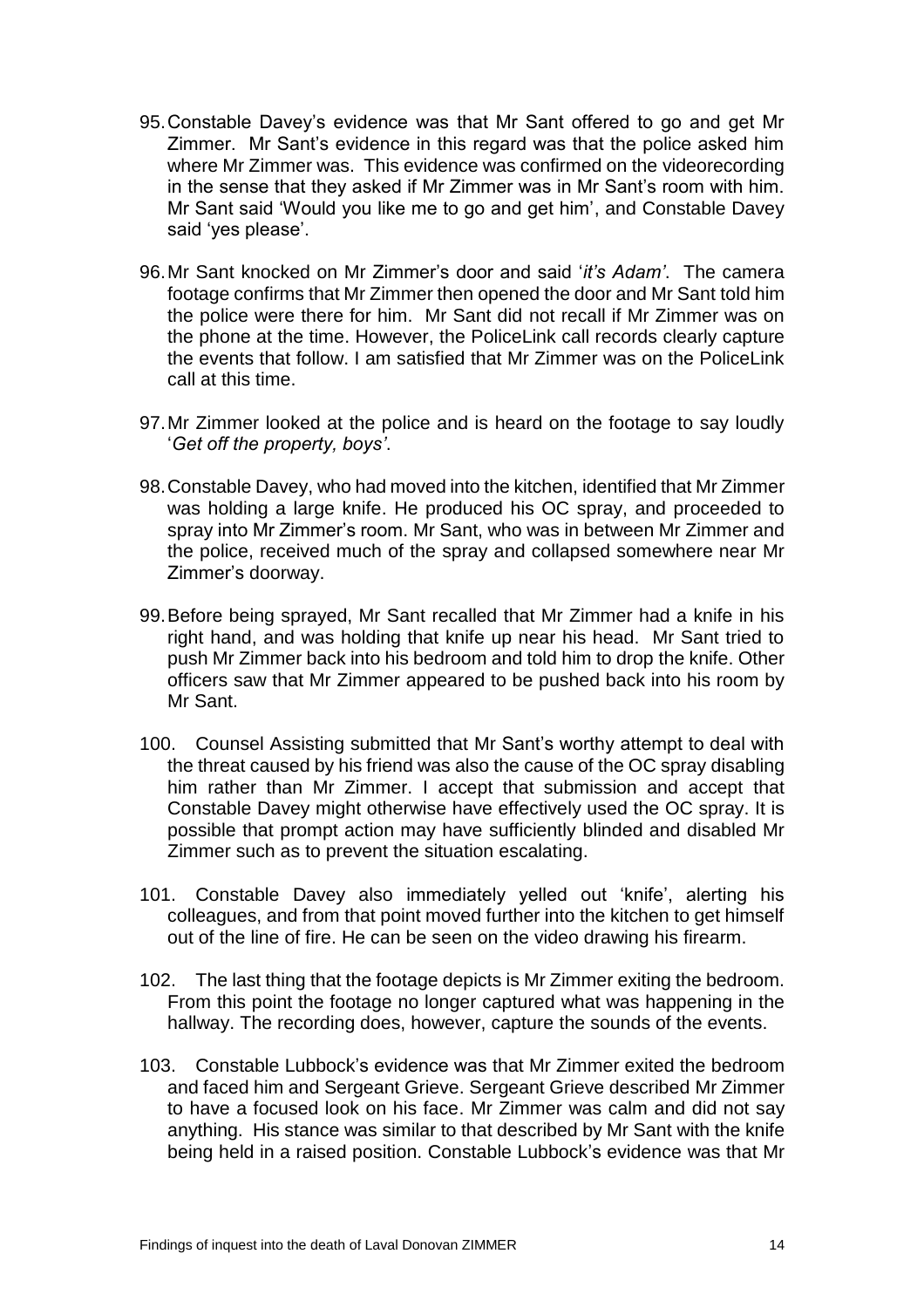Zimmer was holding the knife in a throwing motion, starting with smaller movements back and forth, and those movements then became larger.

- 104. Constable Lubbock drew his firearm, as did Sergeant Grieve. Sergeant Grieve recalled saying 'drop the knife' multiple times. This did not seem to provoke any response from Mr Zimmer or any change in his actions.
- 105. The evidence from Sergeant Grieve was that he was trying to withdraw by moving backwards, but Mr Zimmer was moving towards them more quickly than they could move backwards. The hallway was narrow and they found themselves prevented from effectively withdrawing from danger.
- 106. Officers Lubbock and Grieve both discharged their firearms. Three shots were fired – two from Grieve and one from Lubbock. Two of those shots hit Mr Zimmer in the upper torso – one to the right and one to the left. At the time, however, neither officer was aware where Mr Zimmer had been struck.
- 107. Mr Zimmer fell to the ground. He continued to have the knife in his hand and was making some attempt to crawl forward. Constable Davey was covering Mr Zimmer with his firearm, as was Constable Lubbock. Mr Zimmer ended up releasing his grip on the knife and Sergeant Grieve kicked it out of the way. From the subsequent scenes of crime photos, I am satisfied that the knife ended up in the bathroom.
- 108. Constable Davey proceeded to handcuff Mr Zimmer and was assisted by Constable Ryan. Mr Zimmer strongly resisted this process and the video shows that it was achieved only with difficulty. In their evidence all officers accepted that Mr Zimmer's level of resistance to handcuffing could have been consistent with his reaction to having been shot.
- 109. The officers gave consistent evidence that handcuffing is the default course of action in all the use of force training, including in the aftermath of a person of interest have been the subject of lethal force.
- 110. Counsel Assisting has submitted that the recommendations phase of this inquest should consider whether the training with regard to the imposition of handcuffs after the use of lethal force should be modified in some way. I note that in each of the other inquests conducted in this series, police officers involved reached the conclusion that full handcuffing was not required.
- 111. The footage depicting the handcuffing was confronting. It appears to have delayed the administration of first aid and exposed officers to blood contamination. However, I accept that the officers acted in accord with their training in the application of handcuffs. I consider that whether a better or different course was available should be examined at the recommendations phase of this inquest.
- 112. The officers gave evidence that they were monitoring Mr Zimmer in so far as checking whether he was breathing and making sounds. Mr Zimmer's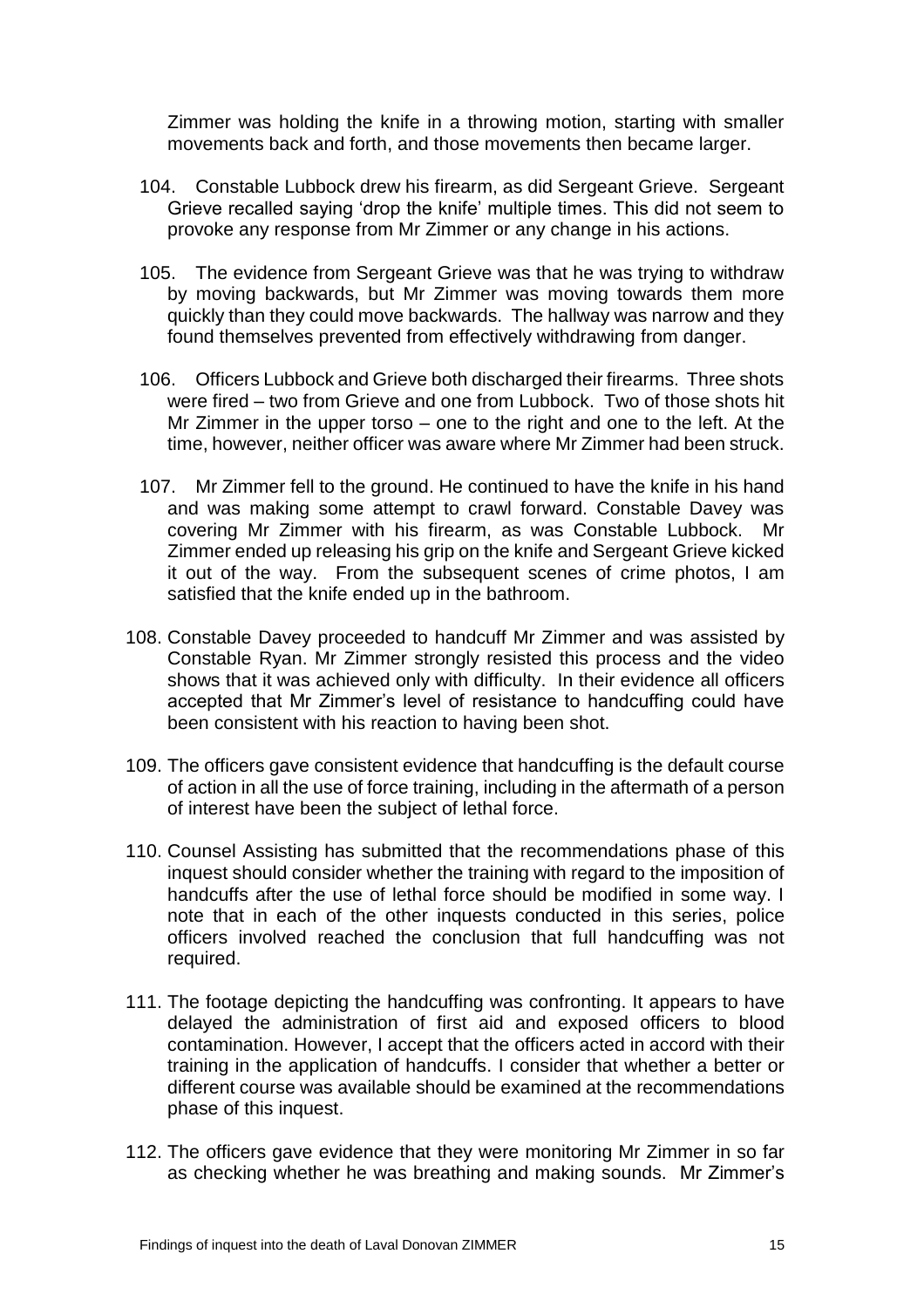body then went limp and first aid, initially in the form of reassurance, commenced. After the handcuffs were removed Mr Zimmer was dragged to the lounge room area where Constable Davey was able to commence CPR.

- 113. The QAS was called at 01:12am and started to arrive at 01:18am. I have been provided with statements from each of the paramedics. Mr Zimmer was pronounced deceased at the scene at 1:43am.
- 114. The evidence of both Mr Sant and Mr Duce was that they had never seen Mr Zimmer display this level of temper before. Mr Sant, in particular, confirmed that Mr Zimmer seemed to change his temperament very quickly once he realised that the police were inside his residence.

### <span id="page-18-0"></span>**Autopsy results**

- 115. Forensic pathologist, Dr Beng Ong, conducted a full internal autopsy examination on 19 November 2014.
- 116. Dr Ong explained that there were two gunshot wounds. One was a perforating gunshot wound to the right upper chest region where it was directed to the right, upward and back involving only soft tissue and muscles and not involving any major structures. The bullet that caused this wound was found by Sergeant Bruce, who conducted the ballistics examination, to have most likely been from Constable Lubbock's firearm.
- 117. The second wound was a gunshot wound to the left chest, directed to the right, downward and to the back. It caused damage to pericardium, heart, stomach, liver and lungs. Dr Ong considered this to be the fatal wound. Sergeant Ian Bruce found that this wound was most likely caused by a bullet from Sergeant Grieve's firearm.
- 118. Dr Ong concluded that the cause of death was due to the gunshot wound to the chest. On the evidence, I conclude that Mr Zimmer's death was caused by a shot fired by Sergeant Grieve.

## <span id="page-18-1"></span>**The investigation**

- 119. Sergeant Pamela Leech from the Queensland Police Service Ethical Standards Command conducted an investigation into the circumstances leading to the death of Mr Zimmer. I heard comprehensive evidence from her.
- 120. I am satisfied that upon being notified of the deaths, the ESC attended and an investigation ensued. The investigation was informed by statements and recorded interviews with:
	- All police officers involved;
	- attending QAS staff;
	- persons who were inside the residence in the lead up to the death;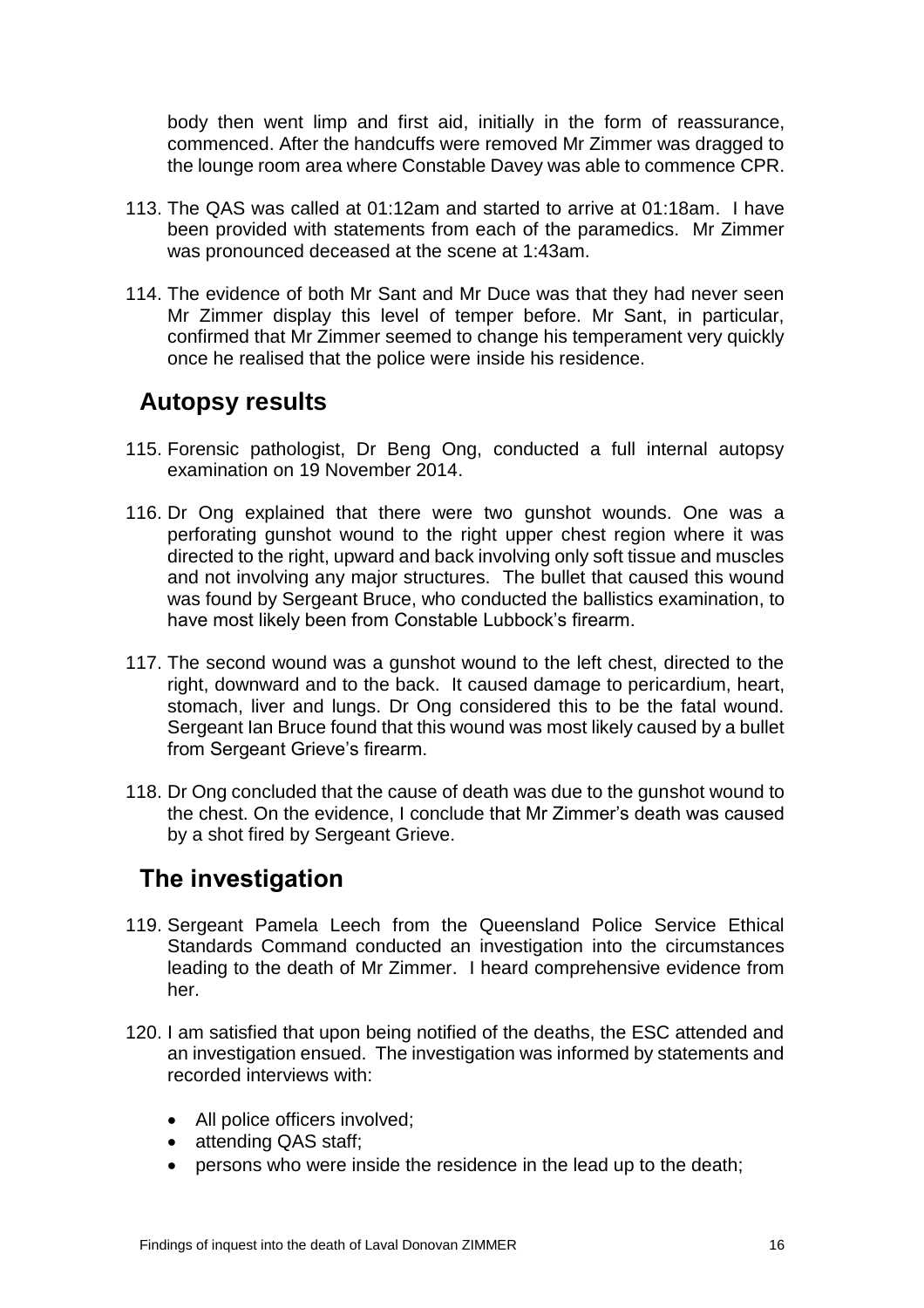- neighbours of the residence;
- other people who knew and had contact with Mr Zimmer; and
- next of kin.
- 121. The ESC investigation also relevantly addressed the taser event from earlier in the afternoon.
- 122. Forensic analysis was conducted and photographs were taken. All of the police investigation material was tendered to me at the inquest.
- 123. The ESC investigation concluded that there was no misconduct displayed by any of the officers involved and further concluded that no disciplinary proceedings were required. I accept the conclusions of Sergeant Leech in this regard.

## <span id="page-19-0"></span>**Conclusions**

- 124. Following on from the conclusions reached in the ESC investigation, I accept the submissions by Counsel Assisting that Constable Lubbock and Sergeant Grieve acted lawfully and appropriately in firing their guns and, in the application of lethal force to Mr Zimmer. Mr Zimmer had presented a knife and advanced in a threatening manner. He ignored directions to drop the knife and this made no other use of force either available or appropriate.
- 125. Both officers gave evidence that they were in fear of their own lives, and the lives of each other, and that, in accordance with their training, they used lethal force as the appropriate response to an edged weapon.
- 126. I accept that evidence as truthful and as a reasonable interpretation of the circumstances as they existed at the relevant time.
- 127. Counsel Assisting raised in detail with a number of the attending officers issues as to whether other alternatives such as taking more time to obtain further intelligence from Mr Sant and Mr Duce, and evacuating the house of civilians should have been attempted. For present purposes, I am satisfied that there is no evidence available to me to find that such steps would have produced a more favourable result.
- 128. It is also clear, most graphically from Constable Davey's evidence, that the officers were tasked to attend a situation where they could expect a violent confrontation and their minds were focussed on being prepared for that event. I accept the submission from Counsel Assisting in this regard, and find that the five attending police officers acted reasonably in the circumstances.
- 129. However, I agree that the sequence of events that night does raise questions in relation to the deployment of police to nuisance callers, and whether different tactics and actions from the time the officers arrived at 389 Elizabeth Avenue could be employed in a comparable scenario in the future.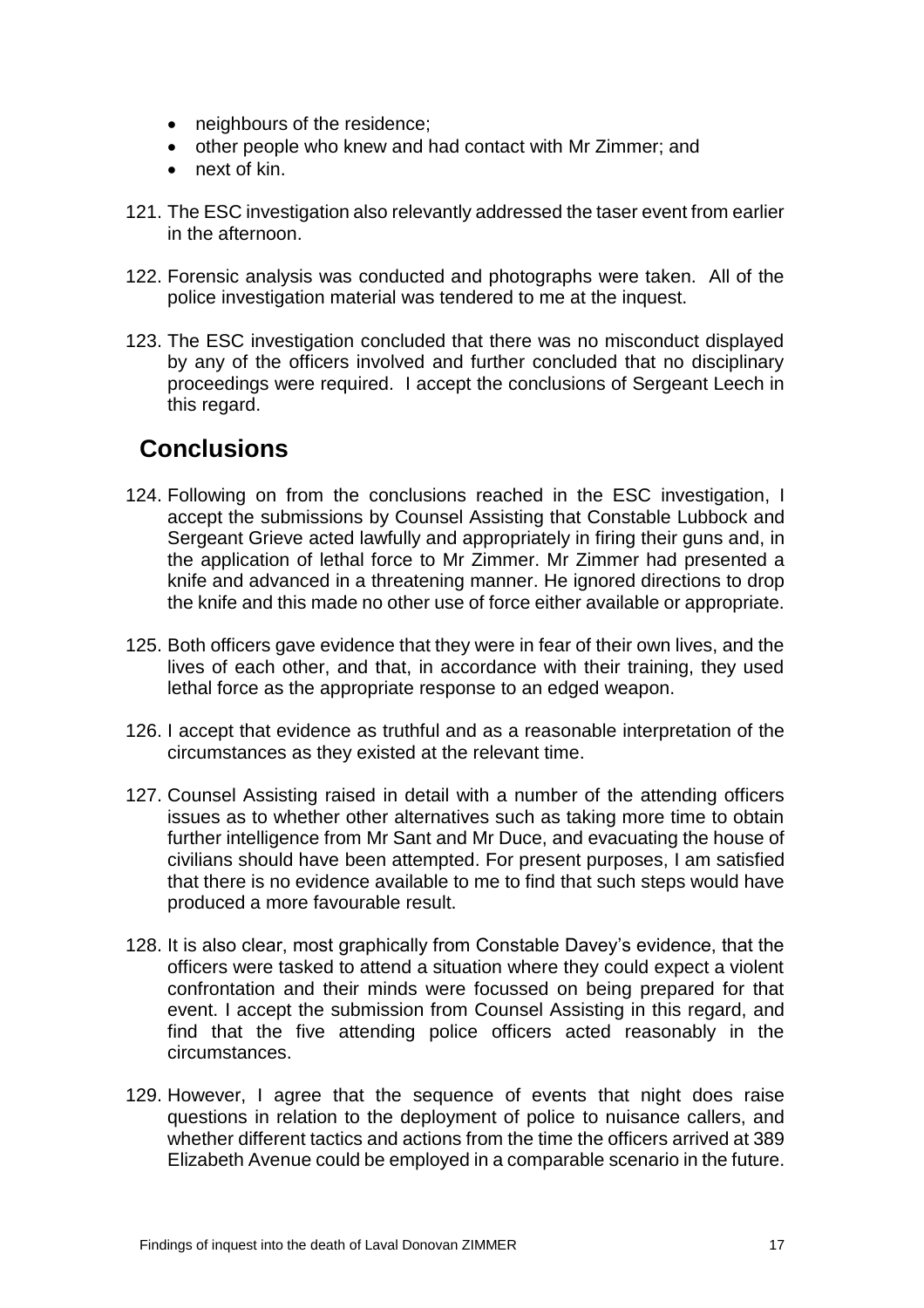Those matters will be further explored at the recommendations phase of this inquest.

- 130. The five police officers were separated promptly after they were stood down from duty. Each was moved to a footpath across the street and directed to separate and not discuss the incident. The officers were required to wait in public view for approximately an hour before they were required to drive themselves the Redcliffe Police Station for interview.
- 131. The audio recording of Sergeant Grieve, which was activated after the shooting occurred, confirms that the officers were separated and there are repeated reminders from Sergeant Grieve for them all to remain separated and not to discuss what happened.
- 132. ESC investigators interviewed the officers on the same day. These directed interviews took place between 6 to 12 hours after the incident. The QPUE has indicated that it is concerned with the requirement for officers to participate in such an interview immediately following such an incident. It is also concerned that that Constable Davey and Sergeant Grieve were not permitted to remove blood from their hands and arms as gun shot residue testing was required. These matters will be the subject of further consideration at the next phase of these inquests.
- 133. For present purposes, I am satisfied that the integrity of the evidence of the officers was suitably preserved.

## <span id="page-20-0"></span>**Findings required by s. 45**

134. I am required to find, as far as is possible, the medical cause of death, who the deceased person was and when, where and how he came by his death. As a result of considering all the material contained in the exhibits, I am able to make the following findings:

|               | <b>Identity of the deceased</b> – The deceased person was Laval Donovan<br>Zimmer.                                                                                                                                                                                                                |
|---------------|---------------------------------------------------------------------------------------------------------------------------------------------------------------------------------------------------------------------------------------------------------------------------------------------------|
| How he died - | Mr Zimmer had a number of health issues,<br>including schizophrenia and epilepsy. He had<br>been a longstanding voluntary consumer of<br>mental health services. This fact was not<br>flagged on QPrime and thus was not known to<br>police who attended at his home at the time of<br>his death. |
|               | The events that led to Mr Zimmer's death<br>followed an earlier incident on the afternoon of<br>17 November 2014 where he was aggressive<br>towards police and was subsequently tasered,                                                                                                          |

arrested and released on bail.